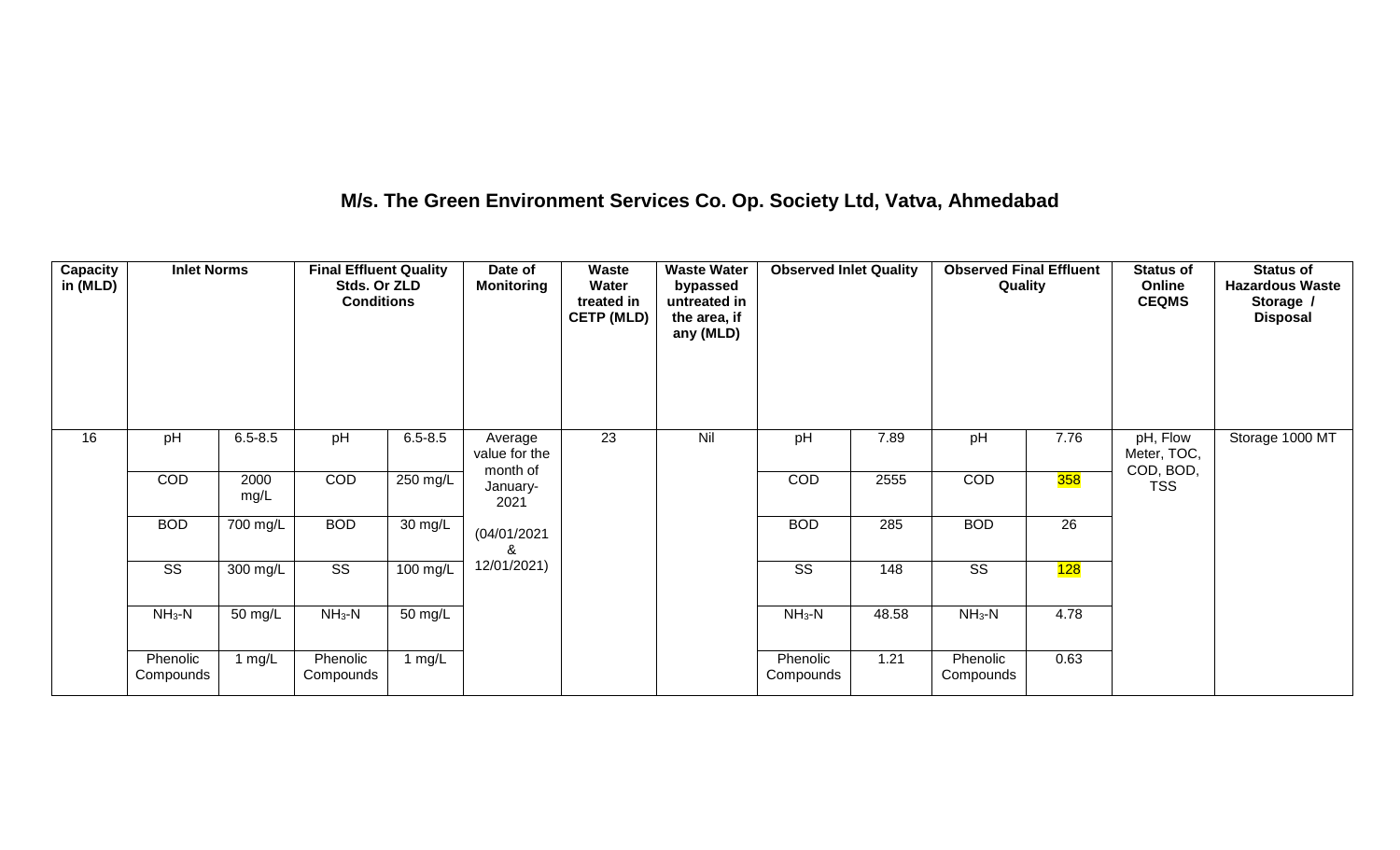## **M/s. Odhav Enviro Project Ltd., Odhav, Ahmedabad**

| Capacity<br>in (MLD) | <b>Inlet Norms</b>     |              | <b>Final Effluent Quality</b><br>Stds. Or ZLD<br><b>Conditions</b> |                      | Date of<br><b>Monitoring</b>         | Waste<br>Water<br>treated in<br><b>CETP (MLD)</b> | <b>Waste Water</b><br>bypassed<br>untreated in<br>the area, if<br>any (MLD) | <b>Observed Inlet Quality</b> |       | <b>Observed Final Effluent</b><br>Quality |      | <b>Status of</b><br>Online<br><b>CEQMS</b>   | <b>Status of</b><br><b>Hazardous Waste</b><br>Storage /<br><b>Disposal</b> |
|----------------------|------------------------|--------------|--------------------------------------------------------------------|----------------------|--------------------------------------|---------------------------------------------------|-----------------------------------------------------------------------------|-------------------------------|-------|-------------------------------------------|------|----------------------------------------------|----------------------------------------------------------------------------|
| 1.2                  | pH                     | $6.5 - 8.5$  | pH                                                                 | $6.5 - 8.5$          | Average<br>value for the<br>month of | 1.1                                               | Nil                                                                         | pH                            | 7.90  | pH                                        | 8.03 | Flow meter at<br>inlet & outlet,<br>COD, pH, | Storage 60 MT                                                              |
|                      | COD                    | 2000<br>mg/L | COD                                                                | $250 \text{ mg/L}$   | January-<br>2021                     |                                                   |                                                                             | COD                           | 2384  | COD                                       | 185  | TSS, BOD                                     |                                                                            |
|                      | <b>BOD</b>             | 700 mg/L     | <b>BOD</b>                                                         | $\overline{30}$ mg/L | (11/01/2021)<br>&<br>25/01/2021)     |                                                   |                                                                             | <b>BOD</b>                    | 386   | <b>BOD</b>                                | 23   |                                              |                                                                            |
|                      | $\overline{\text{ss}}$ | 300 mg/L     | $\overline{\text{ss}}$                                             | $100 \text{ mg/L}$   |                                      |                                                   |                                                                             | $\overline{\text{ss}}$        | 168   | $\overline{\text{ss}}$                    | 76   |                                              |                                                                            |
|                      | $NH3-N$                | 50 mg/L      | $NH3-N$                                                            | 50 mg/L              |                                      |                                                   |                                                                             | $NH3-N$                       | 30.24 | $NH3-N$                                   | 7.95 |                                              |                                                                            |
|                      | Phenolic<br>Compounds  | 1 $mg/L$     | Phenolic<br>Compounds                                              | 1 $mg/L$             |                                      |                                                   |                                                                             | Phenolic<br>Compounds         | 1.29  | Phenolic<br>Compounds                     | 0.17 |                                              |                                                                            |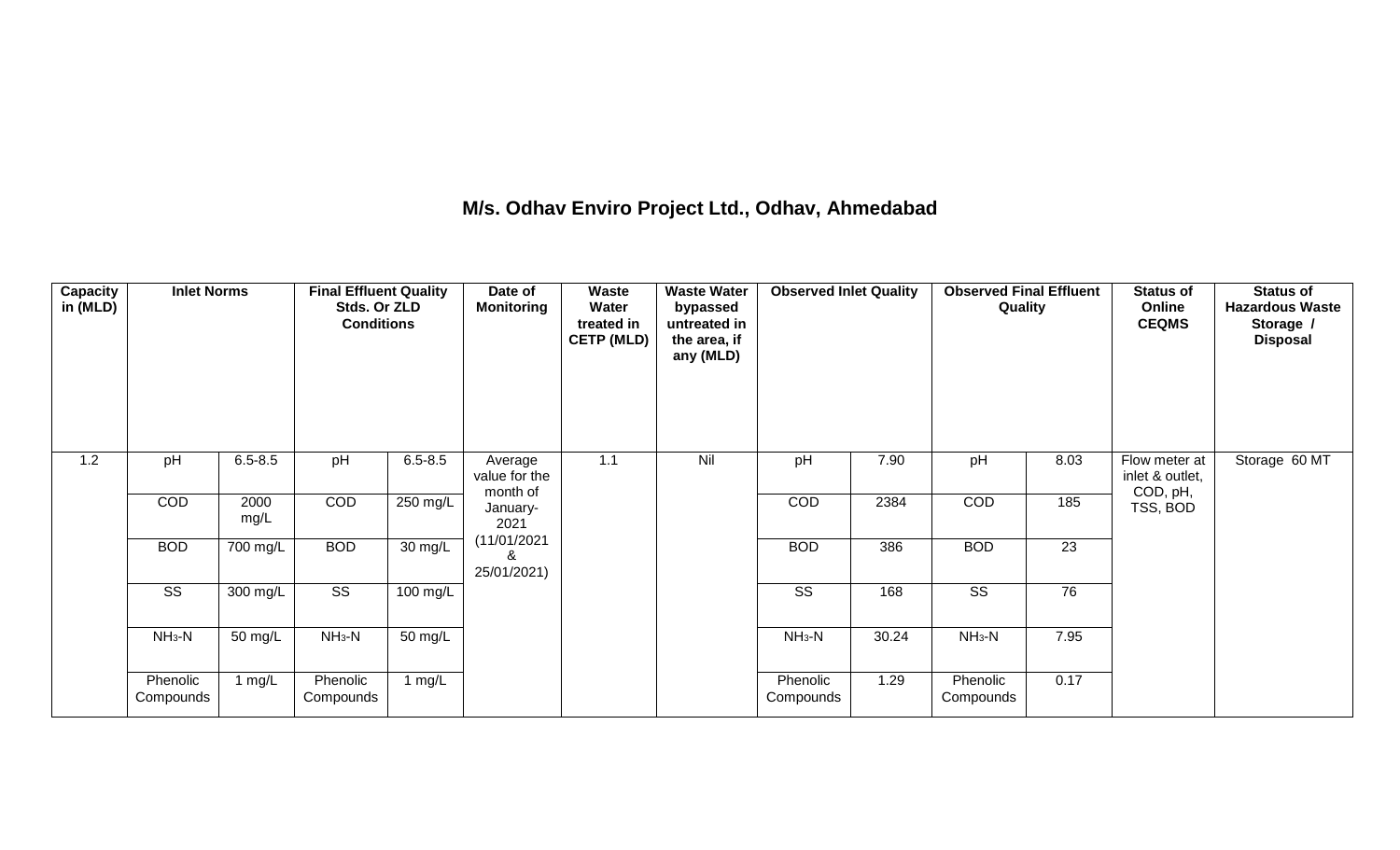## **M/s. Gujarat Vepari Maha Mandal Sahkari Udhyogik Vasahat Ltd, Ahmedabad**

| <b>Capacity</b><br>in (MLD) | <b>Inlet Norms</b>     |                   | <b>Final Effluent Quality</b><br>Stds. Or ZLD<br><b>Conditions</b> |                   | Date of<br><b>Monitoring</b> | Waste<br>Water<br>treated in<br><b>CETP (MLD)</b> | <b>Waste Water</b><br>bypassed<br>untreated in<br>the area, if<br>any (MLD) | <b>Observed Inlet Quality</b> |       | <b>Observed Final Effluent</b><br>Quality |       | <b>Status of</b><br>Online<br><b>CEQMS</b> | <b>Status of</b><br><b>Hazardous Waste</b><br>Storage /<br><b>Disposal</b> |
|-----------------------------|------------------------|-------------------|--------------------------------------------------------------------|-------------------|------------------------------|---------------------------------------------------|-----------------------------------------------------------------------------|-------------------------------|-------|-------------------------------------------|-------|--------------------------------------------|----------------------------------------------------------------------------|
| 0.45                        | pH                     | $6.5 - 8.5$       | pH                                                                 | $6.5 - 8.5$       | 11/01/2021                   | 0.7                                               | Nil                                                                         | pH                            | 7.31  | pH                                        | 7.55  | Flow Meter                                 | Storage 1300 MT                                                            |
|                             | COD                    | 2000<br>mg/L      | COD                                                                | $250$ mg/L        |                              |                                                   |                                                                             | COD                           | 594   | COD                                       | 223   |                                            |                                                                            |
|                             | <b>BOD</b>             | 700 mg/L          | <b>BOD</b>                                                         | 30 mg/L           |                              |                                                   |                                                                             | <b>BOD</b>                    | 106   | <b>BOD</b>                                | 34    |                                            |                                                                            |
|                             | $\overline{\text{ss}}$ | 300 mg/L          | $\overline{\text{ss}}$                                             | $100$ mg/L        |                              |                                                   |                                                                             | $\overline{\text{SS}}$        | 96    | $\overline{\text{SS}}$                    | 84    |                                            |                                                                            |
|                             | $NH3-N$                | $50 \text{ mg/L}$ | $NH3-N$                                                            | $50 \text{ mg/L}$ |                              |                                                   |                                                                             | $NH3-N$                       | 51.07 | $NH3-N$                                   | 26.77 |                                            |                                                                            |
|                             | Phenolic<br>Compounds  | 1 mg/L            | Phenolic<br>Compounds                                              | 1 mg/L            |                              |                                                   |                                                                             | Phenolic<br>Compounds         | 0.33  | Phenolic<br>Compounds                     | 0.17  |                                            |                                                                            |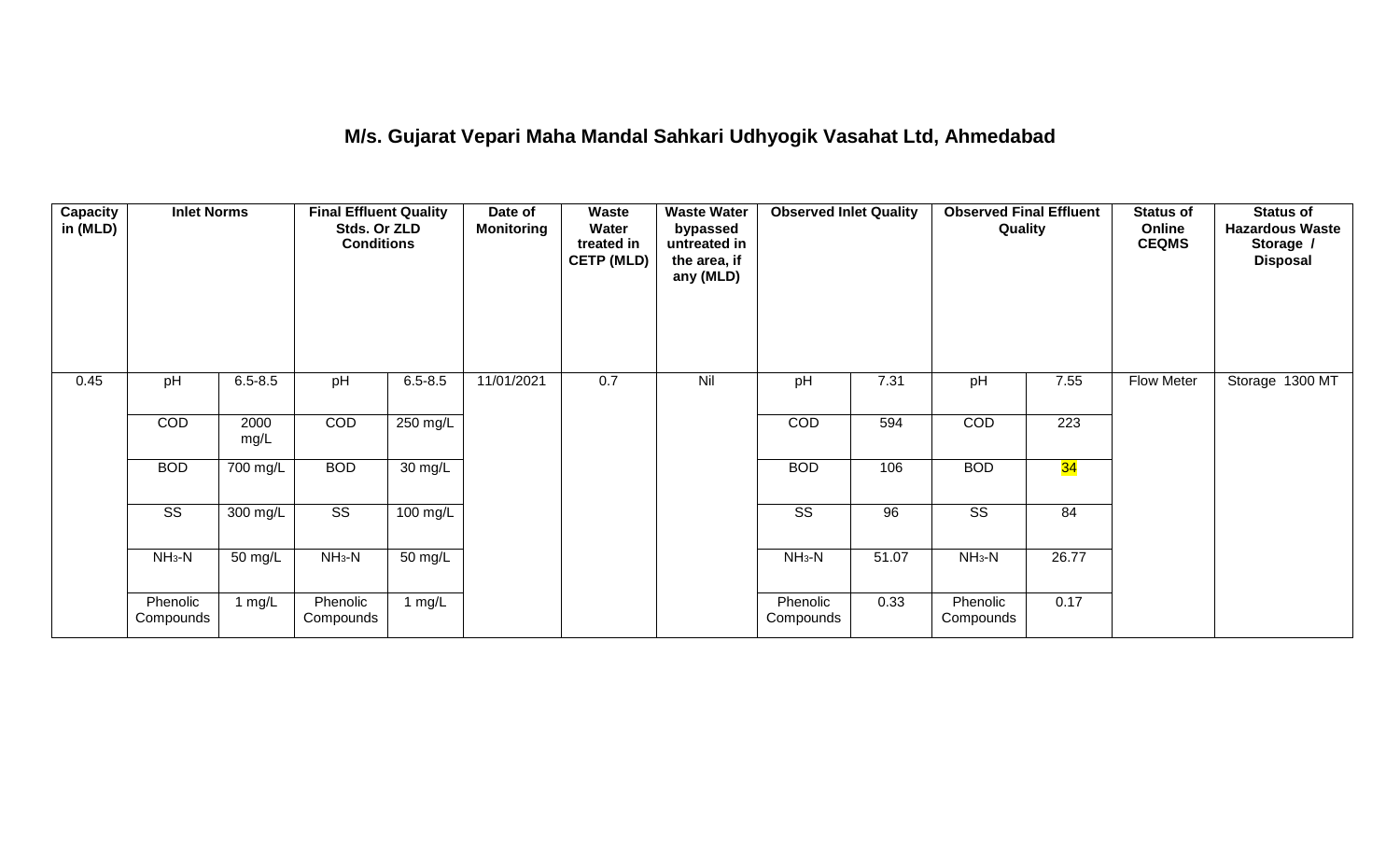## **M/s. Odhav Green Enviro Project Association,Odhav, Ahmedabad**

| <b>Capacity</b><br>in (MLD) | <b>Inlet Norms</b>     |             | <b>Final Effluent Quality</b><br>Stds. Or ZLD<br><b>Conditions</b> |             | Date of<br><b>Monitoring</b>                  | Waste<br>Water<br>treated in<br><b>CETP</b><br>(MLD) | <b>Waste Water</b><br>bypassed<br>untreated in<br>the area, if<br>any (MLD) | <b>Observed Inlet Quality</b> |       | <b>Observed Final Effluent</b><br>Quality |                 | <b>Status of</b><br>Online<br><b>CEQMS</b> | <b>Status of</b><br><b>Hazardous Waste</b><br>Storage /<br><b>Disposal</b> |
|-----------------------------|------------------------|-------------|--------------------------------------------------------------------|-------------|-----------------------------------------------|------------------------------------------------------|-----------------------------------------------------------------------------|-------------------------------|-------|-------------------------------------------|-----------------|--------------------------------------------|----------------------------------------------------------------------------|
| 1.00                        | pH                     | $6.5 - 8.5$ | pH                                                                 | $6.5 - 8.5$ | Average value<br>for the month<br>of January- | 0.8                                                  | Nil                                                                         | pH                            | 6.86  | pH                                        | 7.51            | $\sim$                                     | Storage 10 MT                                                              |
|                             | COD                    | 750 mg/L    | COD                                                                | 250 mg/L    | 2021<br>$(11/01/2021$ &                       |                                                      |                                                                             | COD                           | 828   | COD                                       | 457             |                                            |                                                                            |
|                             | <b>BOD</b>             | 250 mg/L    | <b>BOD</b>                                                         | 30 mg/L     | 25/01/2021)                                   |                                                      |                                                                             | <b>BOD</b>                    | 142   | <b>BOD</b>                                | <mark>48</mark> |                                            |                                                                            |
|                             | $\overline{\text{SS}}$ | 300 mg/L    | $\overline{\text{SS}}$                                             | 100 mg/L    |                                               |                                                      |                                                                             | $\overline{\text{ss}}$        | 78    | $\overline{\text{SS}}$                    | 56              |                                            |                                                                            |
|                             | $NH3-N$                | 50 mg/L     | $NH3-N$                                                            | 50 mg/L     |                                               |                                                      |                                                                             | $NH3-N$                       | 51.07 | $NH_3-N$                                  | 21.28           |                                            |                                                                            |
|                             | Phenolic<br>Compounds  | 1 $mg/L$    | Phenolic<br>Compounds                                              | 1 $mg/L$    |                                               |                                                      |                                                                             | Phenolic<br>Compounds         | 0.40  | Phenolic<br>Compounds                     | 0.3             |                                            |                                                                            |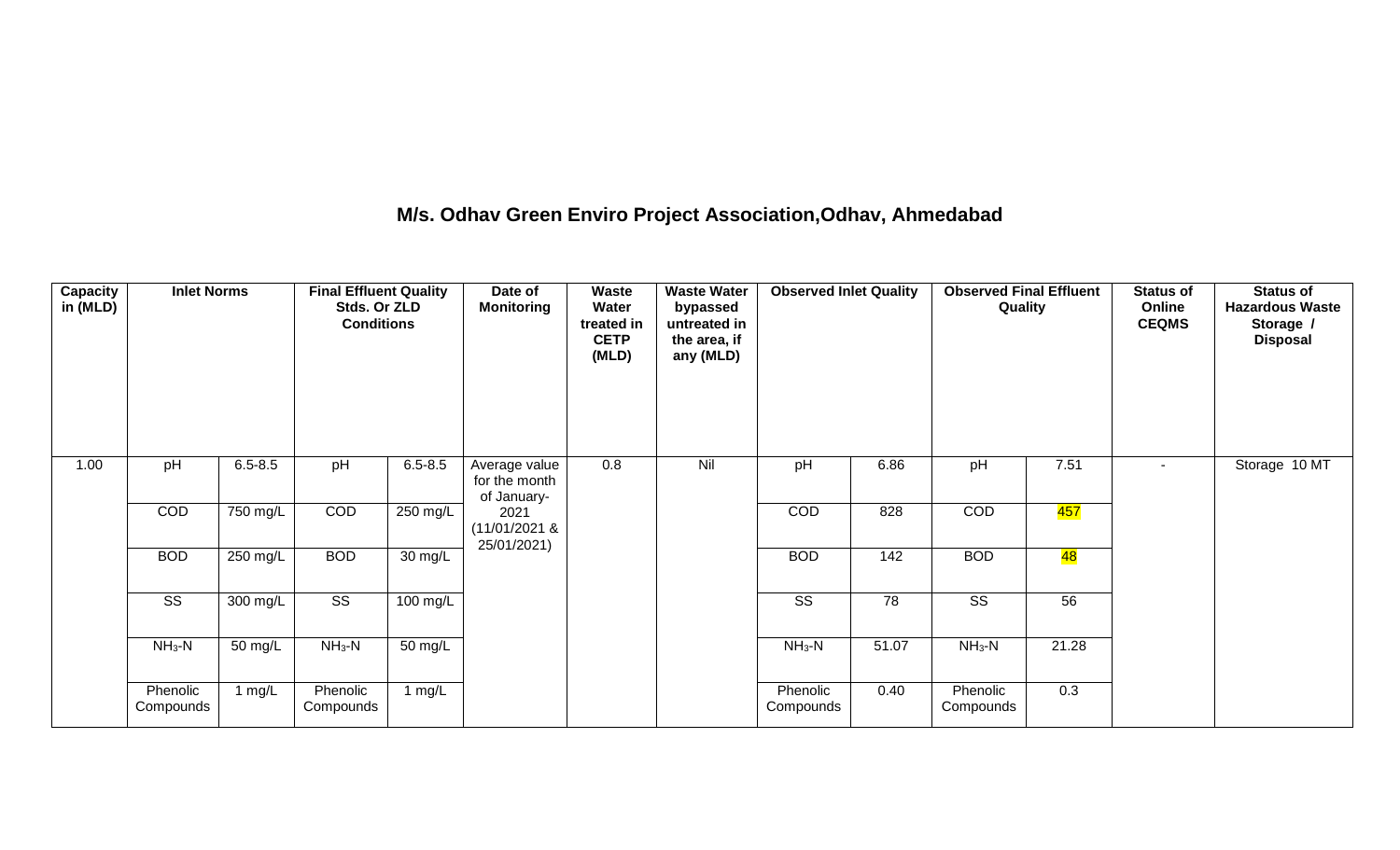#### **M/s. Naroda Enviro Project Ltd., Naroda, Ahmedabad**

| Capacity<br>in (MLD) | <b>Inlet Norms</b>     |                       | <b>Final Effluent Quality</b><br>Stds. Or ZLD<br><b>Conditions</b> |             | Date of<br><b>Monitoring</b> | Waste<br>Water<br>treated in<br><b>CETP (MLD)</b> | <b>Waste Water</b><br>bypassed<br>untreated in<br>the area, if<br>any (MLD) | <b>Observed Inlet Quality</b> |       | <b>Observed Final Effluent</b><br>Quality |                 | <b>Status of</b><br>Online<br><b>CEQMS</b> | <b>Status of</b><br><b>Hazardous Waste</b><br>Storage /<br><b>Disposal</b> |
|----------------------|------------------------|-----------------------|--------------------------------------------------------------------|-------------|------------------------------|---------------------------------------------------|-----------------------------------------------------------------------------|-------------------------------|-------|-------------------------------------------|-----------------|--------------------------------------------|----------------------------------------------------------------------------|
| 3.00                 | pH                     | $6.5 - 8.5$           | pH                                                                 | $6.5 - 8.5$ | 11/01/2021                   | 4.5                                               | Nil                                                                         | pH                            | 7.80  | pH                                        | 7.94            | $\blacksquare$                             | Storage 1500 MT                                                            |
|                      | <b>COD</b>             | 2000<br>mg/L          | COD                                                                | 250 mg/L    |                              |                                                   |                                                                             | COD                           | 3889  | COD                                       | <b>340</b>      |                                            |                                                                            |
|                      | <b>BOD</b>             | $\overline{700}$ mg/L | <b>BOD</b>                                                         | 30 mg/L     |                              |                                                   |                                                                             | <b>BOD</b>                    | 687   | <b>BOD</b>                                | $\overline{28}$ |                                            |                                                                            |
|                      | $\overline{\text{SS}}$ | 300 mg/L              | $\overline{\text{ss}}$                                             | 100 mg/L    |                              |                                                   |                                                                             | $\overline{\text{ss}}$        | 382   | $\overline{\text{ss}}$                    | 82              |                                            |                                                                            |
|                      | $NH3-N$                | 50 mg/L               | $NH3-N$                                                            | 50 mg/L     |                              |                                                   |                                                                             | $NH3-N$                       | 17.25 | $NH3-N$                                   | 19.38           |                                            |                                                                            |
|                      | Phenolic<br>Compounds  | 1 $mg/L$              | Phenolic<br>Compounds                                              | 1 $mg/L$    |                              |                                                   |                                                                             | Phenolic<br>Compounds         | 1.14  | <b>Phenolic</b><br>Compound<br>s          | 0.44            |                                            |                                                                            |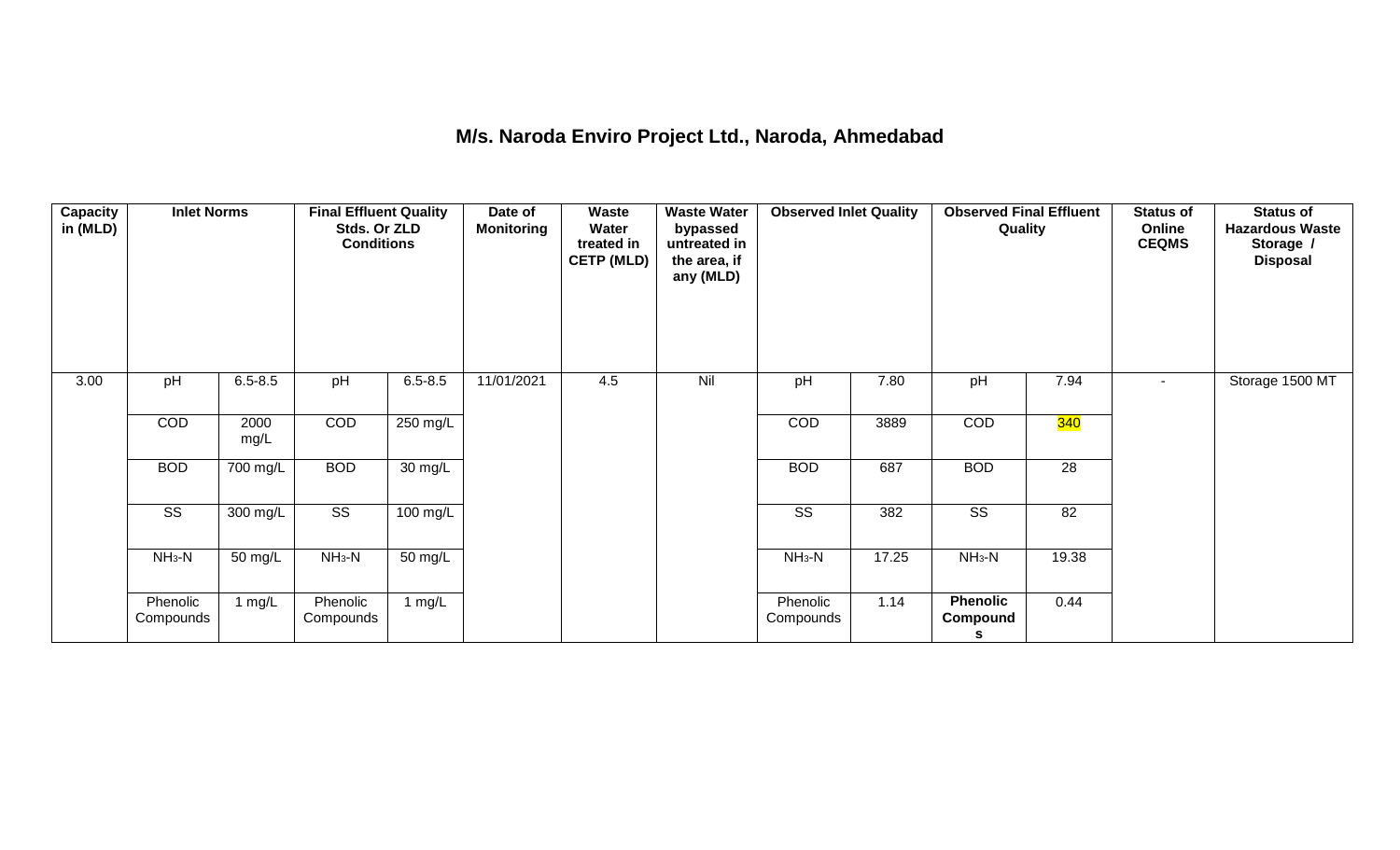## **M/s. Narol Dyestuff Enviro Society., Narol, Ahmedabad**

| <b>Capacity</b><br>in (MLD) | <b>Inlet Norms</b>     |              | <b>Final Effluent Quality</b><br>Stds. Or ZLD<br><b>Conditions</b> |                    | Date of<br><b>Monitoring</b>         | Waste<br>Water<br>treated in<br><b>CETP (MLD)</b> | <b>Waste Water</b><br>bypassed<br>untreated in<br>the area, if<br>any (MLD) | <b>Observed Inlet Quality</b>    |        | <b>Observed Final Effluent</b><br>Quality |                          | <b>Status of</b><br>Online<br><b>CEQMS</b> | <b>Status of</b><br><b>Hazardous Waste</b><br>Storage /<br><b>Disposal</b> |
|-----------------------------|------------------------|--------------|--------------------------------------------------------------------|--------------------|--------------------------------------|---------------------------------------------------|-----------------------------------------------------------------------------|----------------------------------|--------|-------------------------------------------|--------------------------|--------------------------------------------|----------------------------------------------------------------------------|
| 0.045                       | pH                     | $6.5 - 8.5$  | pH                                                                 | $6.5 - 8.5$        | Not<br>inspected for<br>the month of | 0.020                                             | Nil                                                                         | pH                               |        | pH                                        |                          | $\overline{\phantom{a}}$                   | $\overline{\phantom{a}}$                                                   |
|                             | COD                    | 1500<br>mg/L | COD                                                                | 250 mg/L           | January-<br>2021                     |                                                   |                                                                             | $\overline{COD}$                 | $\sim$ | $\overline{COD}$                          | $\sim$                   |                                            |                                                                            |
|                             | <b>BOD</b>             | 500 mg/L     | <b>BOD</b>                                                         | 30 mg/L            |                                      |                                                   |                                                                             | <b>BOD</b>                       |        | <b>BOD</b>                                | $\overline{\phantom{0}}$ |                                            |                                                                            |
|                             | $\overline{\text{ss}}$ | 300 mg/L     | $\overline{\text{ss}}$                                             | $100 \text{ mg/L}$ |                                      |                                                   |                                                                             | $\overline{\text{ss}}$           | $\sim$ | $\overline{\text{ss}}$                    | $\sim$                   |                                            |                                                                            |
|                             | $NH3-N$                | 50 mg/L      | $NH3-N$                                                            | 50 mg/L            |                                      |                                                   |                                                                             | $NH3-N$                          | $\sim$ | $NH3$ -N                                  | $\sim$                   |                                            |                                                                            |
|                             | Phenolic<br>Compounds  | 1 $mg/L$     | Phenolic<br>Compounds                                              | 1 mg/L             |                                      |                                                   |                                                                             | <b>Phenolic</b><br>Compound<br>s | $\sim$ | <b>Phenolic</b><br>Compound<br>s          | $\sim$                   |                                            |                                                                            |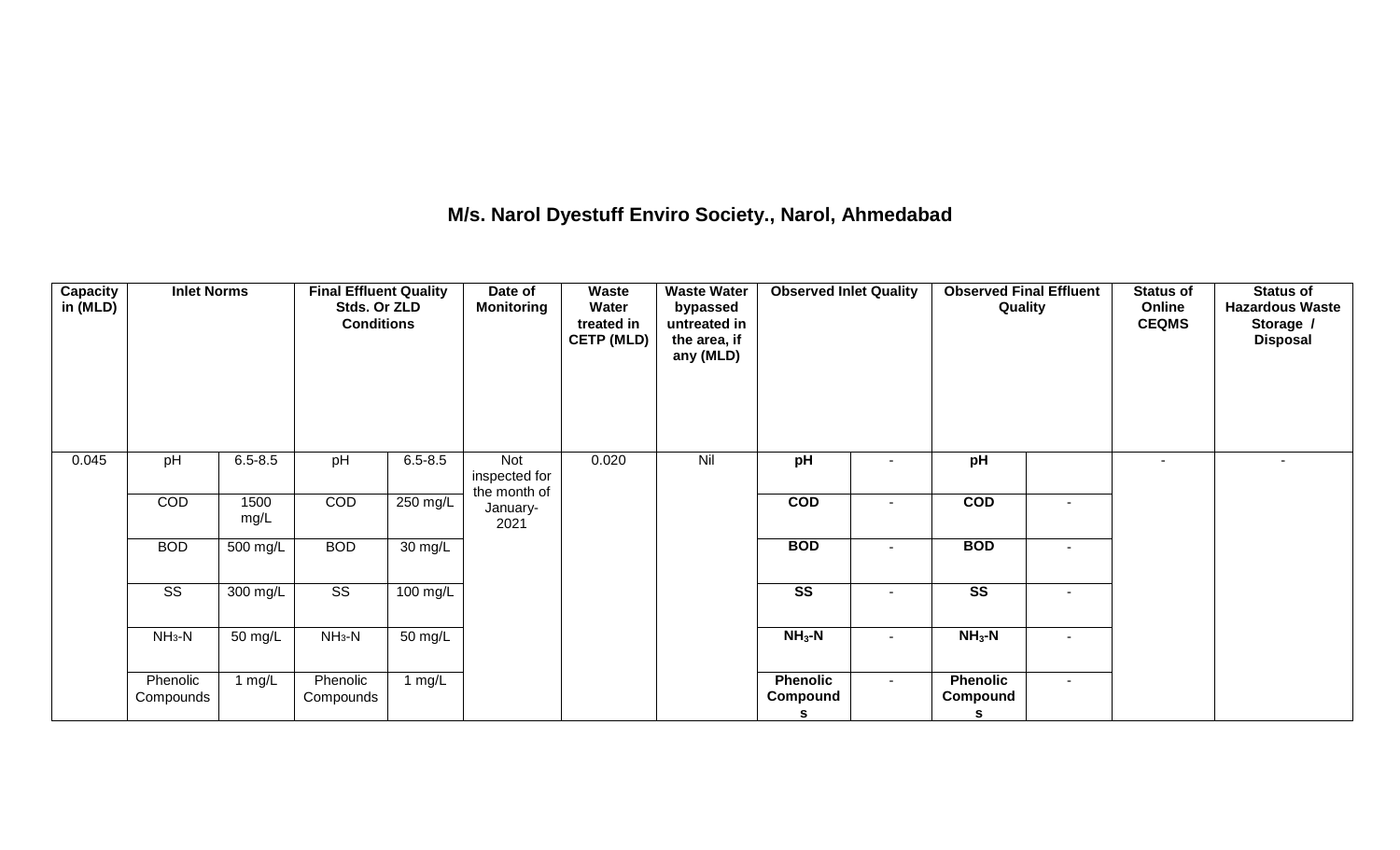## **M/s. Narol Textile Infrastructure & Enviro Management, (ATPA Swarnim Gujarat Enviro P. Ltd), Ahmedabad**

| Capacity<br>in (MLD) | <b>Inlet Norms</b>     |                    | <b>Final Effluent Quality</b><br>Stds. Or ZLD<br><b>Conditions</b> |                    | Date of<br><b>Monitoring</b>         | Waste<br>Water<br>treated in<br><b>CETP (MLD)</b> | <b>Waste Water</b><br>bypassed<br>untreated in<br>the area, if<br>any (MLD) | <b>Observed Inlet Quality</b> |        | <b>Observed Final Effluent</b><br>Quality |                          | <b>Status of</b><br>Online<br><b>CEQMS</b> | <b>Status of</b><br><b>Hazardous Waste</b><br>Storage /<br><b>Disposal</b> |
|----------------------|------------------------|--------------------|--------------------------------------------------------------------|--------------------|--------------------------------------|---------------------------------------------------|-----------------------------------------------------------------------------|-------------------------------|--------|-------------------------------------------|--------------------------|--------------------------------------------|----------------------------------------------------------------------------|
| 100                  | pH                     | $6.5 - 8.5$        | pH                                                                 | $6.5 - 8.5$        | Not<br>inspected for<br>the month of | 100                                               | Nil                                                                         | pH                            |        | pH                                        | ۰                        |                                            | $\blacksquare$                                                             |
|                      | COD                    | 1200<br>mg/L       | COD                                                                | 250 mg/L           | January-<br>2021                     |                                                   |                                                                             | COD                           | $\sim$ | COD                                       | ۰                        |                                            |                                                                            |
|                      | <b>BOD</b>             | 500 mg/L           | <b>BOD</b>                                                         | 30 mg/L            |                                      |                                                   |                                                                             | <b>BOD</b>                    | $\sim$ | <b>BOD</b>                                | $\overline{\phantom{a}}$ |                                            |                                                                            |
|                      | $\overline{\text{SS}}$ | $300 \text{ mg/L}$ | $\overline{\text{SS}}$                                             | $100 \text{ mg/L}$ |                                      |                                                   |                                                                             | $\overline{\text{SS}}$        | $\sim$ | $\overline{\text{SS}}$                    | $\overline{\phantom{a}}$ |                                            |                                                                            |
|                      | $NH3-N$                | 50 mg/L            | $NH3-N$                                                            | 50 mg/L            |                                      |                                                   |                                                                             | $NH_3-N$                      | $\sim$ | $NH3-N$                                   | ۰                        |                                            |                                                                            |
|                      | Phenolic<br>Compounds  | 1 $mg/L$           | Phenolic<br>Compounds                                              | 1 $mg/L$           |                                      |                                                   |                                                                             | Phenolic<br>Compounds         | $\sim$ | Phenolic<br>Compounds                     | $\sim$                   |                                            |                                                                            |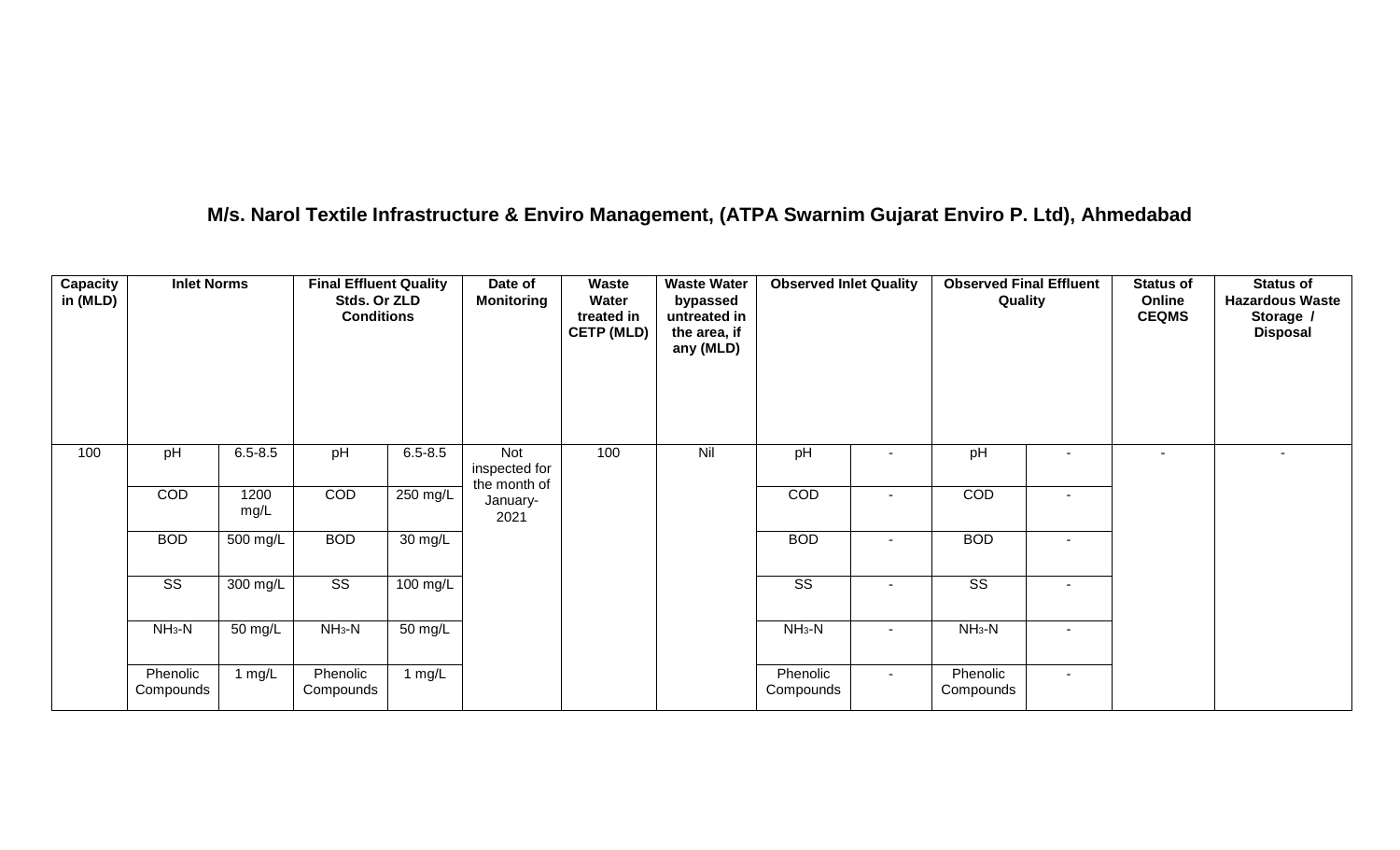## **M/s. Tata Motors Ltd Vendors Park, Sanand, Ahmedabad**

| <b>Capacity</b><br>in (MLD) | <b>Inlet Norms</b>     |                       | <b>Final Effluent Quality</b><br>Stds. Or ZLD<br><b>Conditions</b> |                    | Date of<br><b>Monitoring</b>         | <b>Waste</b><br>Water<br>treated in<br><b>CETP (MLD)</b> | <b>Waste Water</b><br>bypassed<br>untreated in<br>the area, if<br>any (MLD) | <b>Observed Inlet Quality</b> |        | <b>Observed Final Effluent</b><br>Quality |                          | <b>Status of</b><br>Online<br><b>CEQMS</b> | <b>Status of</b><br><b>Hazardous Waste</b><br>Storage /<br><b>Disposal</b> |
|-----------------------------|------------------------|-----------------------|--------------------------------------------------------------------|--------------------|--------------------------------------|----------------------------------------------------------|-----------------------------------------------------------------------------|-------------------------------|--------|-------------------------------------------|--------------------------|--------------------------------------------|----------------------------------------------------------------------------|
| 1.5                         | pH                     | $6 - 10.5$            | pH                                                                 | $6.5 - 8.5$        | Not<br>inspected for<br>the month of | 0.10                                                     | Nil                                                                         | pH                            |        | pH                                        | $\overline{\phantom{a}}$ | pH, DO<br>meter, TOC<br>meter, Flow        |                                                                            |
|                             | COD                    | 900 mg/L              | COD                                                                | 100 mg/L           | January-<br>2021                     |                                                          |                                                                             | COD                           | $\sim$ | COD                                       | $\sim$                   | meter                                      |                                                                            |
|                             | <b>BOD</b>             | 250 mg/L              | <b>BOD</b>                                                         | 30 mg/L            |                                      |                                                          |                                                                             | <b>BOD</b>                    |        | <b>BOD</b>                                | $\sim$                   |                                            |                                                                            |
|                             | $\overline{\text{SS}}$ | 100 mg/L              | $\overline{\text{ss}}$                                             | $100 \text{ mg/L}$ |                                      |                                                          |                                                                             | $\overline{\text{SS}}$        | $\sim$ | $\overline{\text{SS}}$                    | $\sim$                   |                                            |                                                                            |
|                             | $NH3-N$                | 50 mg/L               | $NH3-N$                                                            | 50 mg/L            |                                      |                                                          |                                                                             | $NH3-N$                       | $\sim$ | $NH3-N$                                   | $\sim$                   |                                            |                                                                            |
|                             | Phenolic<br>Compounds  | Not<br>Applicabl<br>е | Phenolic<br>Compounds                                              | 1 $mg/L$           |                                      |                                                          |                                                                             | Phenolic<br>Compounds         | $\sim$ | Phenolic<br>Compounds                     | $\sim$                   |                                            |                                                                            |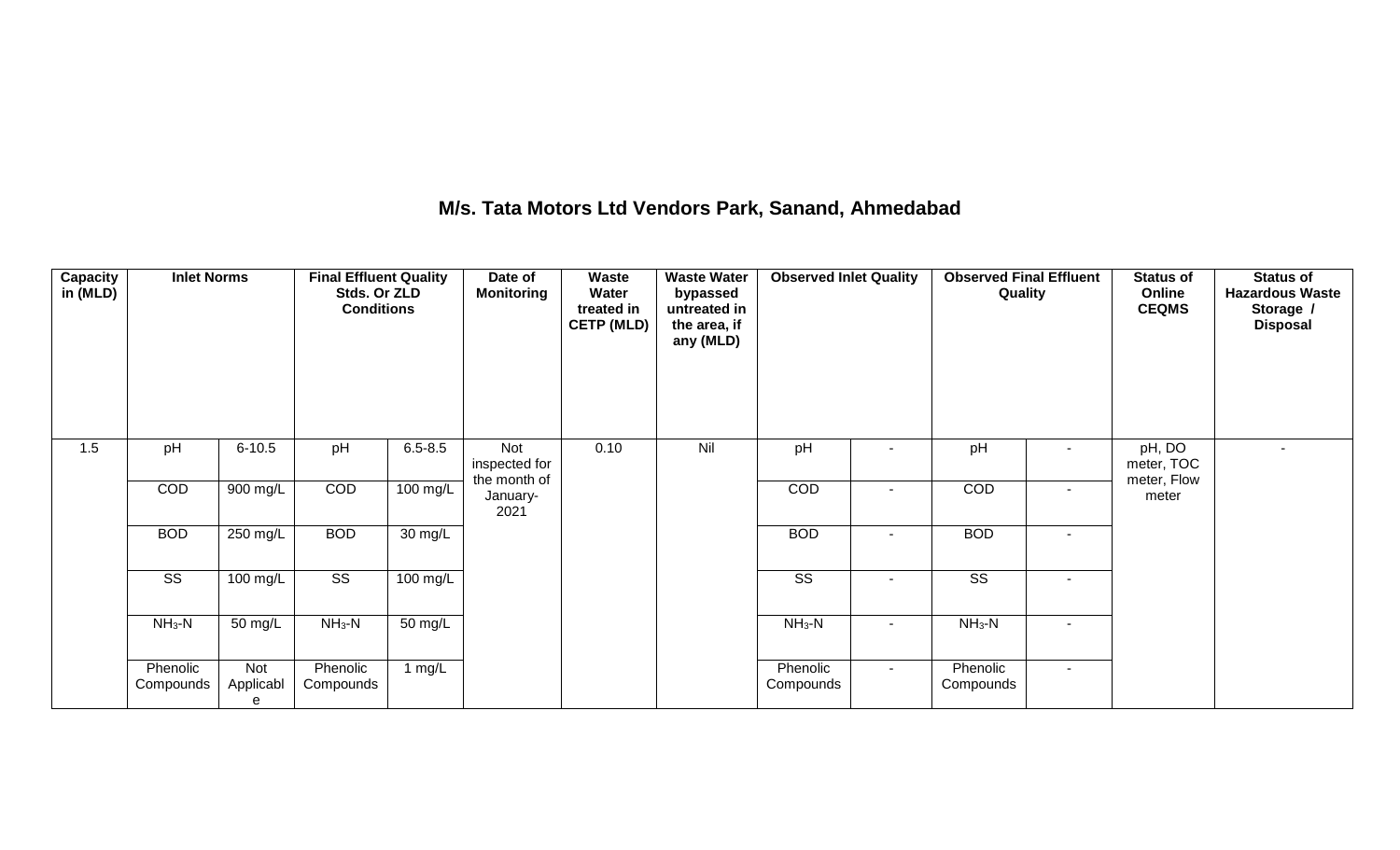## **M/s. Zydus Infrastructure Pvt.Ltd, Changodar, Ahmedabad**

| <b>Capacity</b><br>in (MLD) | <b>Inlet Norms</b>                              |             | <b>Final Effluent Quality</b><br>Stds. Or ZLD<br><b>Conditions</b> |                                | Date of<br><b>Monitoring</b> | Waste<br>Water<br>treated in<br><b>CETP (MLD)</b> | <b>Waste Water</b><br>bypassed<br>untreated in<br>the area, if<br>any (MLD) | <b>Observed Inlet Quality</b>                   |                 | <b>Observed Final Effluent</b><br>Quality       |            | <b>Status of</b><br>Online<br><b>CEQMS</b> | <b>Status of</b><br><b>Hazardous Waste</b><br>Storage /<br><b>Disposal</b> |
|-----------------------------|-------------------------------------------------|-------------|--------------------------------------------------------------------|--------------------------------|------------------------------|---------------------------------------------------|-----------------------------------------------------------------------------|-------------------------------------------------|-----------------|-------------------------------------------------|------------|--------------------------------------------|----------------------------------------------------------------------------|
| 3.5                         | pH                                              | $6 - 8$     | pH                                                                 | No outlet<br>norms             | 06/01/2021                   | 1.8                                               | Nil                                                                         | pH                                              | 7.90            | pH                                              | 7.52       | pH, TOC<br>meter                           | Storage 8 MT                                                               |
|                             | COD                                             | 850 mg/L    | COD                                                                | are<br>prescribe<br>d as it is |                              |                                                   |                                                                             | <b>COD</b>                                      | 710             | COD                                             | 33         |                                            |                                                                            |
|                             | BOD <sub>(3</sub><br>days at<br>$27^{\circ}C$ ) | 400 mg/L    | BOD <sub>(3</sub><br>days at<br>$27^{\circ}C$ )                    | a ZLD<br>based<br>CETP by      |                              |                                                   |                                                                             | BOD <sub>(3</sub><br>days at<br>$27^{\circ}C$ ) | 206             | BOD <sub>(3</sub><br>days at<br>$27^{\circ}C$ ) | $< 5$      |                                            |                                                                            |
|                             | $\overline{\text{SS}}$                          | 300 mg/L    | $\overline{\text{ss}}$                                             | the<br>means of<br><b>MEE</b>  |                              |                                                   |                                                                             | $\overline{\text{SS}}$                          | $\overline{26}$ | $\overline{\text{SS}}$                          | 8          |                                            |                                                                            |
|                             | $NH3-N$                                         | $<$ 10 mg/L | $NH_3-N$                                                           |                                |                              |                                                   |                                                                             | $NH3-N$                                         | 10.92           | $NH3-N$                                         | 1.55       |                                            |                                                                            |
|                             | Phenolic<br>Compounds                           | $<$ 3 mg/L  | Phenolic<br>Compounds                                              |                                |                              |                                                   |                                                                             | Phenolic<br>Compounds                           | 0.19            | Phenolic<br>Compounds                           | <b>BDL</b> |                                            |                                                                            |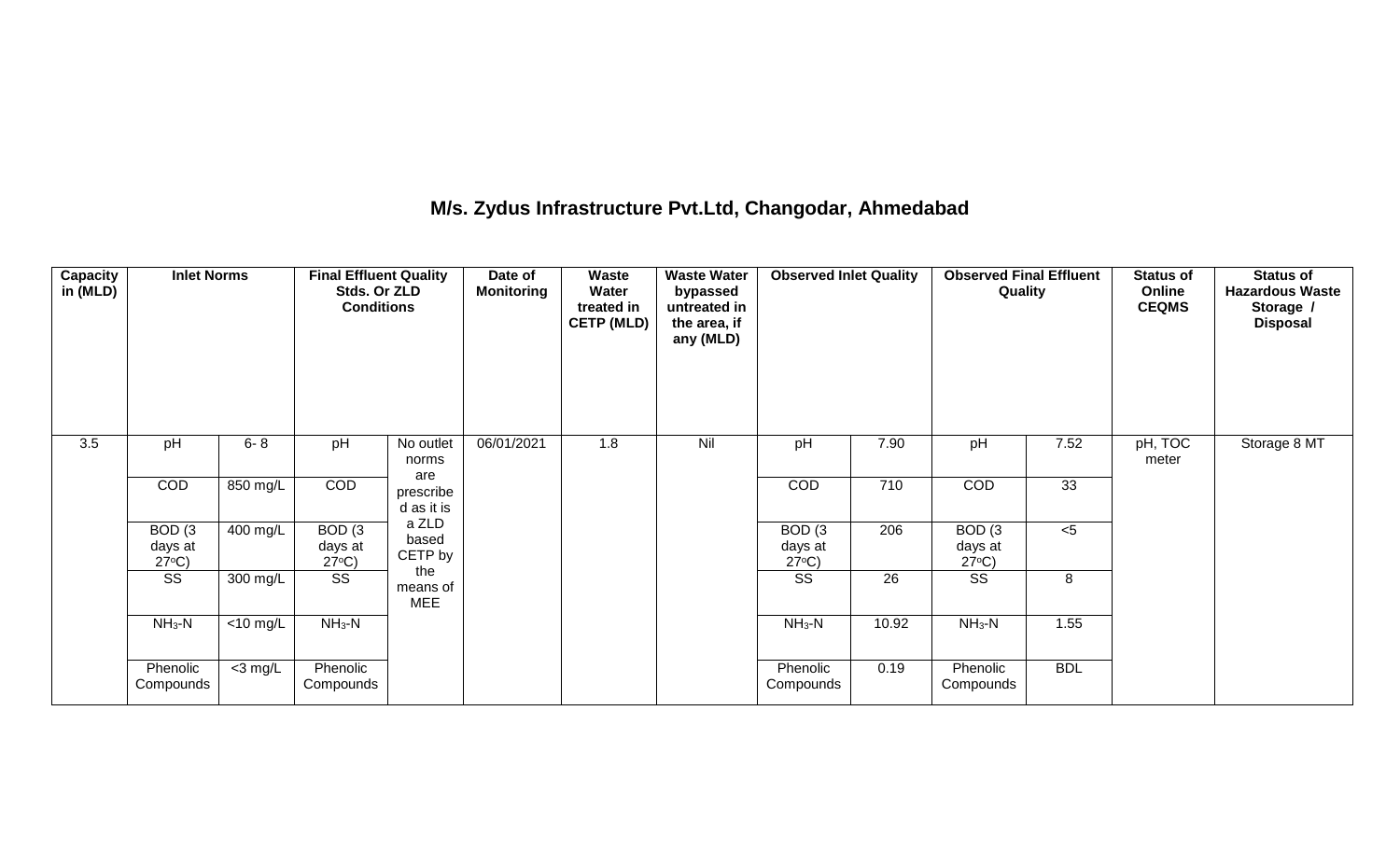## **M/s. Bavla Eco Project Ltd., Bavla, Ahmedabad**

| Capacity<br>in (MLD) | <b>Inlet Norms</b>     |              | <b>Final Effluent Quality</b><br>Stds. Or ZLD<br><b>Conditions</b> |                       | Date of<br><b>Monitoring</b> | Waste<br>Water<br>treated in<br><b>CETP (MLD)</b> | <b>Waste Water</b><br>bypassed<br>untreated in<br>the area, if<br>any (MLD) | <b>Observed Inlet Quality</b> |        | <b>Observed Final Effluent</b><br>Quality |        | <b>Status of</b><br>Online<br><b>CEQMS</b> | <b>Status of</b><br><b>Hazardous Waste</b><br>Storage /<br><b>Disposal</b> |
|----------------------|------------------------|--------------|--------------------------------------------------------------------|-----------------------|------------------------------|---------------------------------------------------|-----------------------------------------------------------------------------|-------------------------------|--------|-------------------------------------------|--------|--------------------------------------------|----------------------------------------------------------------------------|
| 1.00                 | pH                     | $5.5 - 8.5$  | pH                                                                 | $6.5 - 8.5$           | 13/01/2021                   | 0.3                                               | Nil                                                                         | pH                            |        | pH                                        | 8.09   | $\overline{\phantom{a}}$                   | $\sim$                                                                     |
|                      | COD                    | 4500<br>mg/L | COD                                                                | 250 mg/L              |                              |                                                   |                                                                             | COD                           | ۰      | COD                                       | 1629   |                                            |                                                                            |
|                      | <b>BOD</b>             | 1500<br>mg/L | <b>BOD</b>                                                         | 100 mg/L              |                              |                                                   |                                                                             | <b>BOD</b>                    |        | <b>BOD</b>                                | 362    |                                            |                                                                            |
|                      | $\overline{\text{ss}}$ | 300 mg/L     | $\overline{\text{SS}}$                                             | $100$ mg/L            |                              |                                                   |                                                                             | $\overline{\text{SS}}$        |        | $\overline{\text{SS}}$                    | 158    |                                            |                                                                            |
|                      | $NH3-N$                | $\sim$       | $NH3-N$                                                            | 50 mg/L               |                              |                                                   |                                                                             | $NH3-N$                       | ÷      | $NH3-N$                                   | 11.87  |                                            |                                                                            |
|                      | Phenolic<br>Compounds  | $\sim$       | Phenolic<br>Compounds                                              | Not<br>Applicabl<br>е |                              |                                                   |                                                                             | Phenolic<br>Compounds         | $\sim$ | Phenolic<br>Compounds                     | $\sim$ |                                            |                                                                            |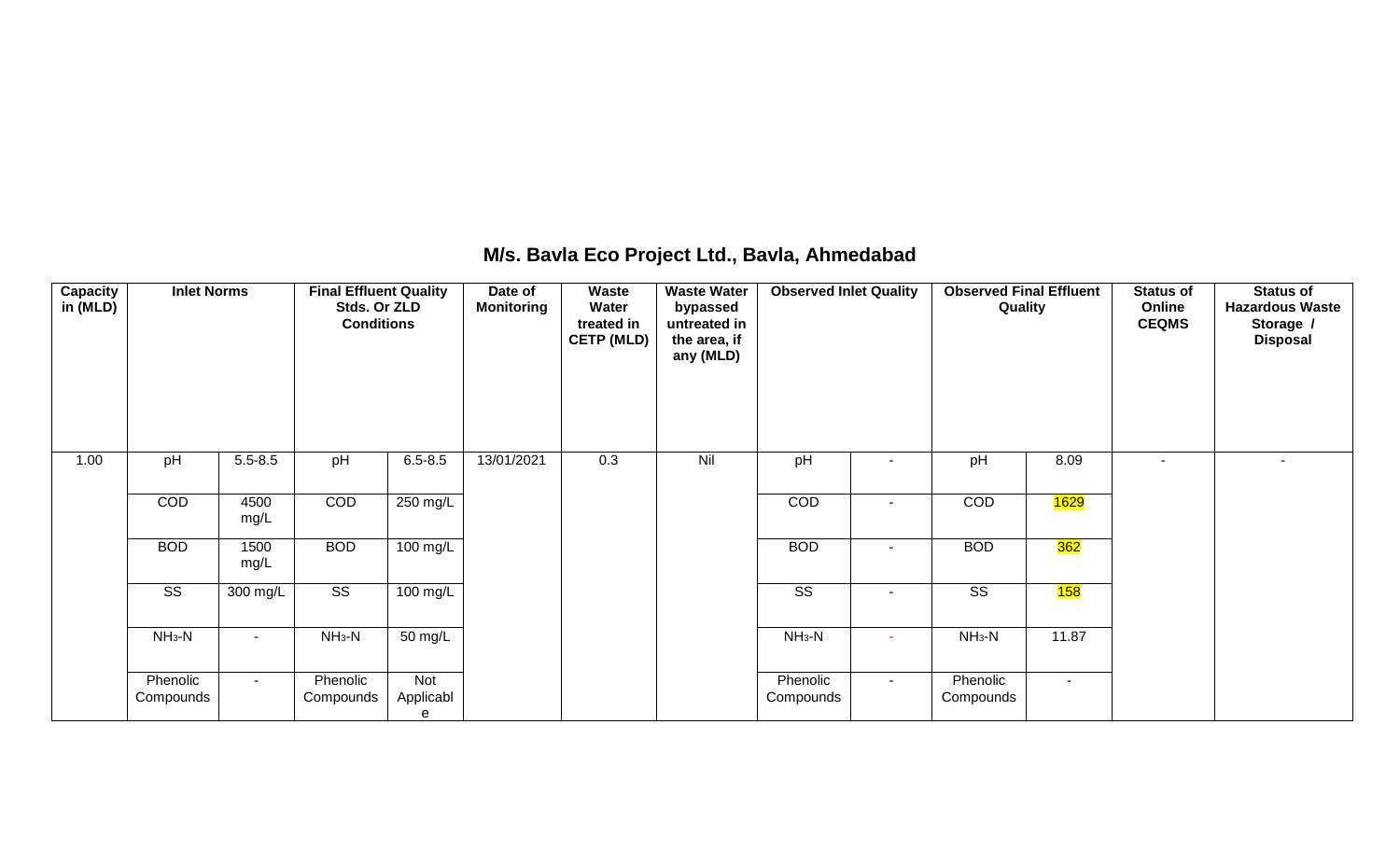#### **M/s. Vinayak Jal SudhikaranSahakariMandali Ltd, Bavla, Ahmedabad**

| <b>Capacity</b><br>in (MLD) | <b>Inlet Norms</b>     |                          | <b>Final Effluent Quality</b><br>Stds. Or ZLD<br><b>Conditions</b> |                       | Date of<br><b>Monitoring</b> | Waste<br>Water<br>treated in<br><b>CETP (MLD)</b> | <b>Waste Water</b><br>bypassed<br>untreated in<br>the area, if<br>any (MLD) | <b>Observed Inlet Quality</b> |                | <b>Observed Final Effluent</b><br>Quality |            | <b>Status of</b><br>Online<br><b>CEQMS</b> | <b>Status of</b><br><b>Hazardous Waste</b><br>Storage /<br><b>Disposal</b> |
|-----------------------------|------------------------|--------------------------|--------------------------------------------------------------------|-----------------------|------------------------------|---------------------------------------------------|-----------------------------------------------------------------------------|-------------------------------|----------------|-------------------------------------------|------------|--------------------------------------------|----------------------------------------------------------------------------|
| 1.50                        | pH                     | $5.5 - 8.5$              | pH                                                                 | $6.5 - 8.5$           | 13/01/2021                   | 4                                                 | Nil                                                                         | pH                            | $\blacksquare$ | pH                                        | 8.34       |                                            | $\overline{\phantom{a}}$                                                   |
|                             | COD                    | 4500<br>mg/L             | COD                                                                | 250 mg/L              |                              |                                                   |                                                                             | <b>COD</b>                    | $\blacksquare$ | <b>COD</b>                                | <b>368</b> |                                            |                                                                            |
|                             | <b>BOD</b>             | 1500<br>mg/L             | <b>BOD</b>                                                         | 100 mg/L              |                              |                                                   |                                                                             | <b>BOD</b>                    | ۰              | <b>BOD</b>                                | 90         |                                            |                                                                            |
|                             | $\overline{\text{ss}}$ | 300 mg/L                 | $\overline{\text{SS}}$                                             | 100 mg/L              |                              |                                                   |                                                                             | $\overline{\text{ss}}$        | ٠              | $\overline{\text{SS}}$                    | 48         |                                            |                                                                            |
|                             | $NH3-N$                | $\overline{\phantom{a}}$ | $NH3-N$                                                            | 50 mg/L               |                              |                                                   |                                                                             | $NH3-N$                       | $\sim$         | $NH3-N$                                   | 3.42       |                                            |                                                                            |
|                             | Phenolic<br>Compounds  | $\blacksquare$           | Phenolic<br>Compounds                                              | Not<br>Applicabl<br>е |                              |                                                   |                                                                             | Phenolic<br>Compounds         | $\sim$         | Phenolic<br>Compounds                     |            |                                            |                                                                            |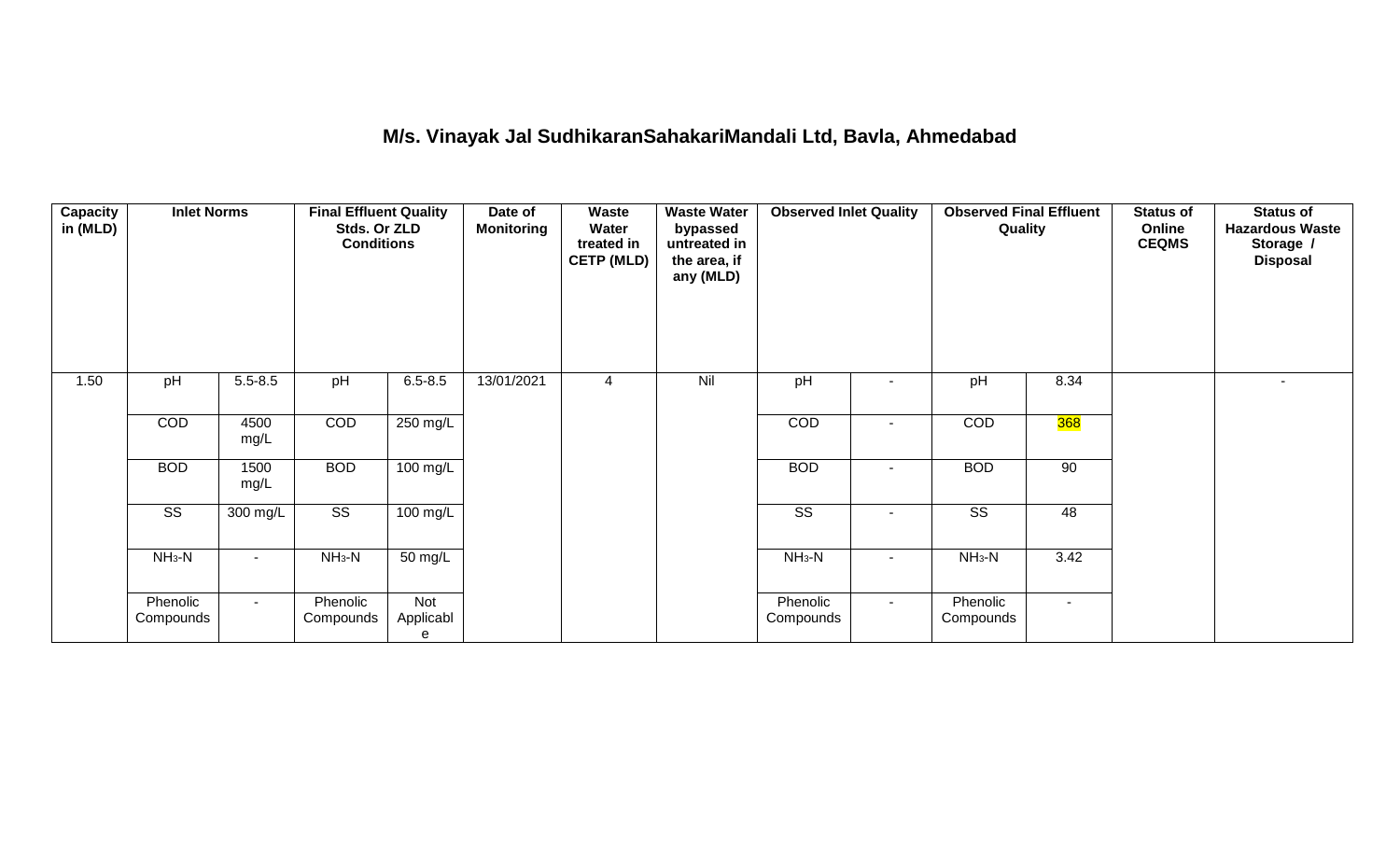# **M/s. Nandesari Industrial Association (CETP), GIDC-Nandesari, Vadodara**

| Capacity<br>in (MLD) | <b>Inlet Norms</b>     |                       | <b>Final Effluent Quality</b><br>Stds. Or ZLD<br><b>Conditions</b> |                    | Date of<br><b>Monitoring</b> | Waste<br>Water<br>treated in<br><b>CETP (MLD)</b> | <b>Waste Water</b><br>bypassed<br>untreated in<br>the area, if<br>any (MLD) | <b>Observed Inlet Quality</b> |        | <b>Observed Final Effluent</b><br>Quality |      | <b>Status of</b><br>Online<br><b>CEQMS</b>          | <b>Status of</b><br><b>Hazardous Waste</b><br>Storage /<br><b>Disposal</b> |
|----------------------|------------------------|-----------------------|--------------------------------------------------------------------|--------------------|------------------------------|---------------------------------------------------|-----------------------------------------------------------------------------|-------------------------------|--------|-------------------------------------------|------|-----------------------------------------------------|----------------------------------------------------------------------------|
| 12                   | pH                     | 5 to 9                | pH                                                                 | 6.5 to 8.5         | 22/01/2021                   | 6.4                                               | Nil                                                                         | pH                            |        | pH                                        | 6.73 | pH, COD,<br>BOD, TSS,<br>NH <sub>3</sub> -N, Color, | Storage 4 MT                                                               |
|                      | COD                    | 1500<br>mg/L          | COD                                                                | 250 mg/L           |                              |                                                   |                                                                             | COD                           |        | COD                                       | 217  | TOC,<br>Temperature                                 |                                                                            |
|                      | <b>BOD</b>             | 500 mg/L              | <b>BOD</b>                                                         | $100$ mg/L         |                              |                                                   |                                                                             | <b>BOD</b>                    | $\sim$ | <b>BOD</b>                                | 45   |                                                     |                                                                            |
|                      | $\overline{\text{ss}}$ | $\overline{600}$ mg/L | $\overline{\text{ss}}$                                             | $100 \text{ mg/L}$ |                              |                                                   |                                                                             | $\overline{\text{ss}}$        |        | $\overline{\text{SS}}$                    | 40   |                                                     |                                                                            |
|                      | $NH_3-N$               | 50 mg/L               | $NH3-N$                                                            | 50 mg/L            |                              |                                                   |                                                                             | $NH_3-N$                      |        | $NH_3-N$                                  | 1.23 |                                                     |                                                                            |
|                      | Phenolic<br>Compounds  | $5 \text{ mg/L}$      | Phenolic<br>Compounds                                              | 1 mg/L             |                              |                                                   |                                                                             | Phenolic<br>Compounds         | $\sim$ | Phenolic<br>Compounds                     | 0.3  |                                                     |                                                                            |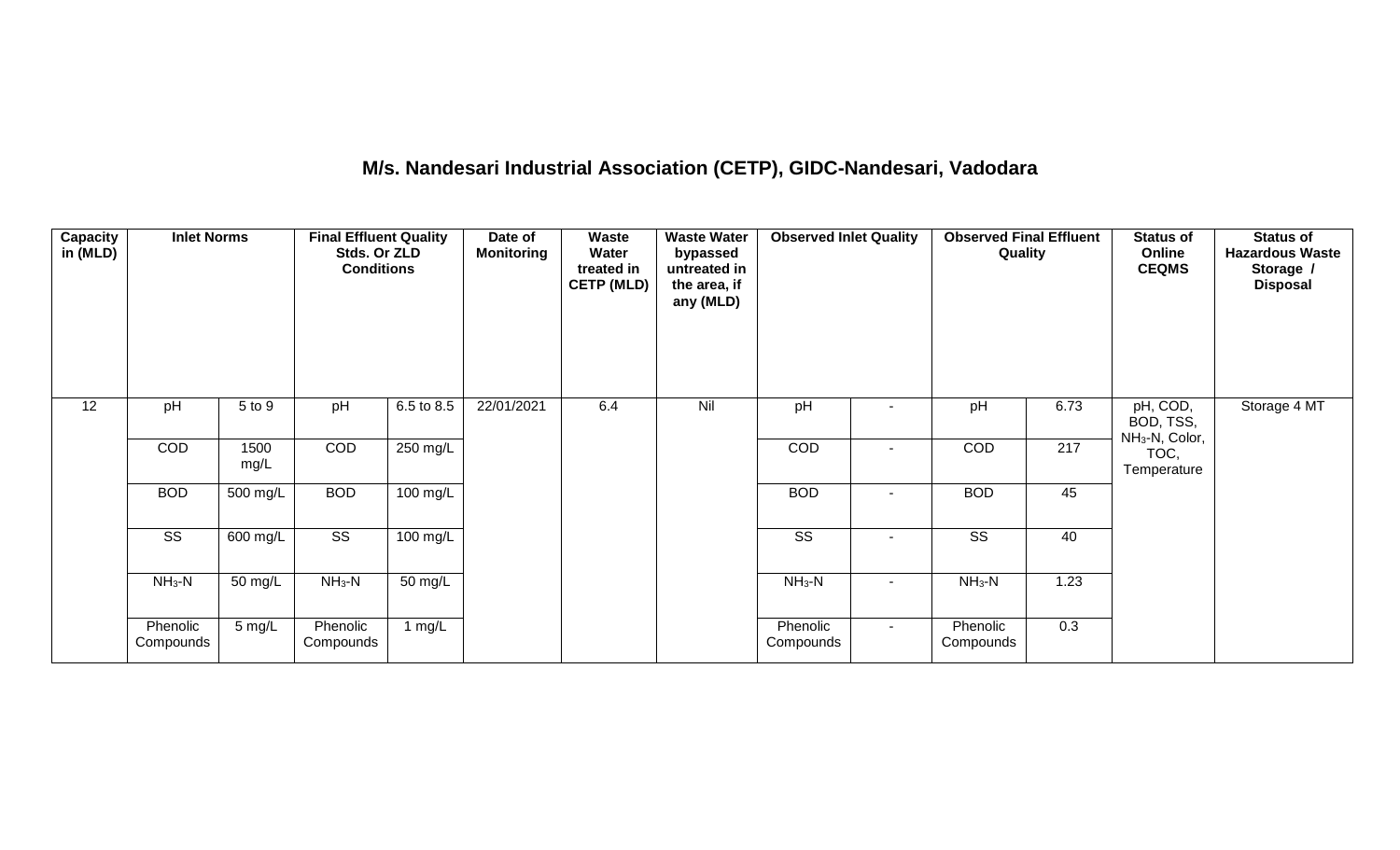## **M/s. Enviro Infrastructure Co. Ltd., Umraya (Padra), Vadodara**

| <b>Capacity</b><br>in (MLD) | <b>Inlet Norms</b>     |              | <b>Final Effluent Quality</b><br>Stds. Or ZLD<br><b>Conditions</b> |            | Date of<br><b>Monitoring</b> | Waste<br>Water<br>treated in<br><b>CETP (MLD)</b> | <b>Waste Water</b><br>bypassed<br>untreated in<br>the area, if<br>any (MLD) | <b>Observed Inlet Quality</b> |        | <b>Observed Final Effluent</b><br>Quality |      | <b>Status of</b><br>Online<br><b>CEQMS</b> | <b>Status of</b><br><b>Hazardous Waste</b><br>Storage /<br><b>Disposal</b> |
|-----------------------------|------------------------|--------------|--------------------------------------------------------------------|------------|------------------------------|---------------------------------------------------|-----------------------------------------------------------------------------|-------------------------------|--------|-------------------------------------------|------|--------------------------------------------|----------------------------------------------------------------------------|
| 4.50                        | pH                     | 5 to 9       | pH                                                                 | 6.5 to 8.5 | 12/01/2021                   | 2.2                                               | Nil                                                                         | pH                            |        | pH                                        | 7.50 | pH, Flow<br>Meter, TOC,<br>TSS, Color,     | Storage 200 MT                                                             |
|                             | COD                    | 2000<br>mg/L | COD                                                                | 250 mg/L   |                              |                                                   |                                                                             | COD                           |        | COD                                       | 245  | $NH3-N$                                    |                                                                            |
|                             | <b>BOD</b>             | 500 mg/L     | <b>BOD</b>                                                         | 100 mg/L   |                              |                                                   |                                                                             | <b>BOD</b>                    |        | <b>BOD</b>                                | 51   |                                            |                                                                            |
|                             | $\overline{\text{ss}}$ | 600 mg/L     | $\overline{\text{ss}}$                                             | $100$ mg/L |                              |                                                   |                                                                             | $\overline{\text{ss}}$        |        | $\overline{\text{ss}}$                    | 86   |                                            |                                                                            |
|                             | $NH_3-N$               | 50 mg/L      | $NH3-N$                                                            | 50 mg/L    |                              |                                                   |                                                                             | $NH3-N$                       |        | $NH_3-N$                                  | 3.81 |                                            |                                                                            |
|                             | Phenolic<br>Compounds  | 5 mg/L       | Phenolic<br>Compounds                                              | 1 $mg/L$   |                              |                                                   |                                                                             | Phenolic<br>Compounds         | $\sim$ | Phenolic<br>Compounds                     | 0.16 |                                            |                                                                            |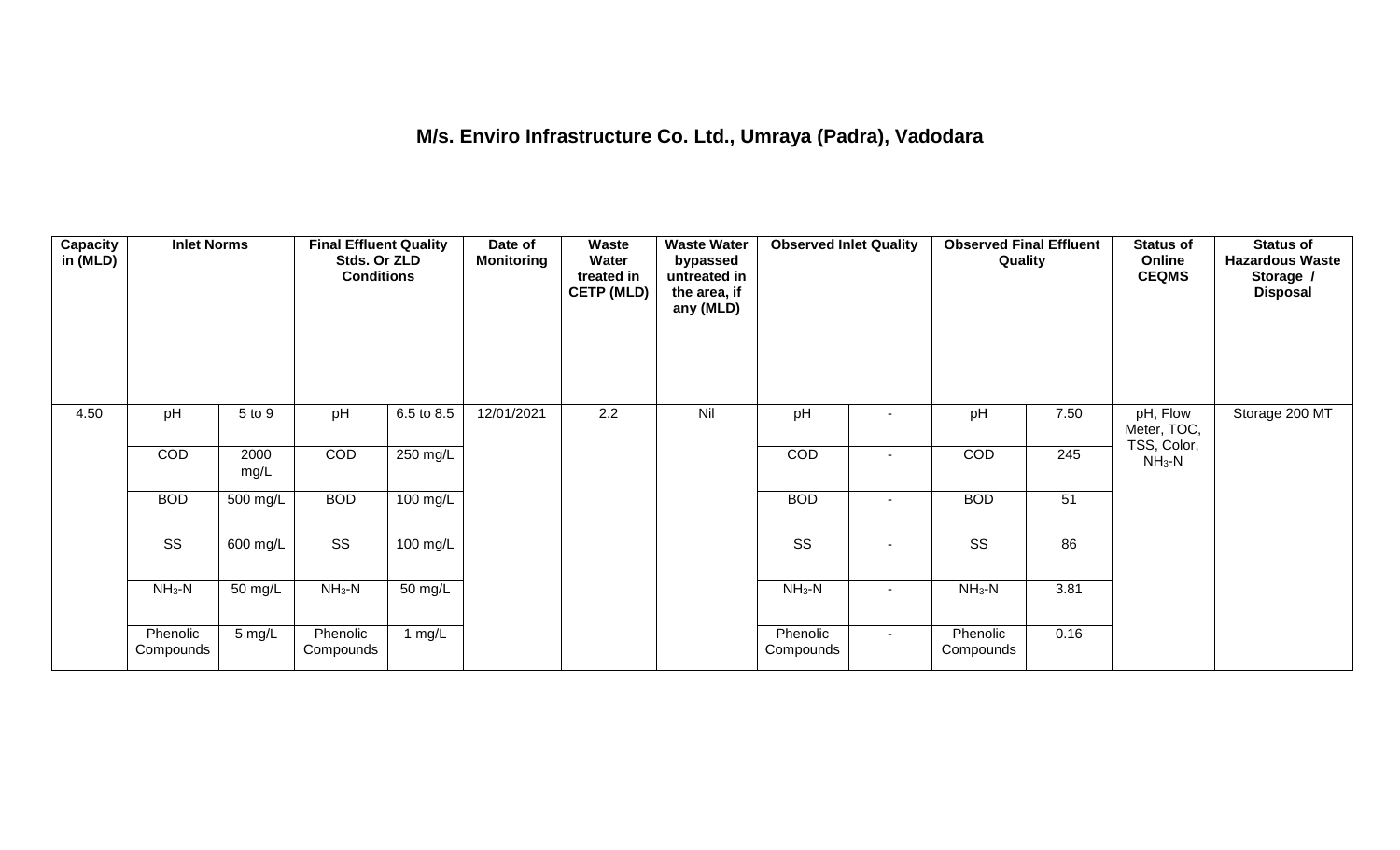#### **M/s. Enviro Technology Ltd., GIDC-Ankleshwar, Bharuch**

| Capacity<br>in (MLD) | <b>Inlet Norms</b>                              |               | <b>Final Effluent Quality</b><br>Stds. Or ZLD<br><b>Conditions</b> |              | Date of<br><b>Monitoring</b> | Waste<br>Water<br>treated in<br><b>CETP (MLD)</b> | <b>Waste Water</b><br>bypassed<br>untreated in<br>the area, if<br>any (MLD) | <b>Observed Inlet Quality</b>                   |       | <b>Observed Final Effluent</b><br>Quality       |       | <b>Status of</b><br>Online<br><b>CEQMS</b> | <b>Status of</b><br><b>Hazardous Waste</b><br>Storage /<br><b>Disposal</b> |
|----------------------|-------------------------------------------------|---------------|--------------------------------------------------------------------|--------------|------------------------------|---------------------------------------------------|-----------------------------------------------------------------------------|-------------------------------------------------|-------|-------------------------------------------------|-------|--------------------------------------------|----------------------------------------------------------------------------|
| 3.5                  | pH                                              | $6.5 - 8.5$   | pH                                                                 | $6.5 - 8.5$  | 02/01/2021                   | 2.31                                              | Nil                                                                         | pH                                              | 7.23  | pH                                              | 7.26  | pH, Flow,<br>COD, BOD,                     | $\sim$                                                                     |
|                      | <b>COD</b>                                      | 11000<br>mg/L | COD                                                                | 1000<br>mg/L |                              |                                                   |                                                                             | COD                                             | 4332  | COD                                             | 974   | TSS, TOC                                   |                                                                            |
|                      | BOD <sub>(3</sub><br>days at<br>$27^{\circ}C$ ) | 3600<br>mg/L  | BOD <sub>(3</sub><br>days at<br>$27^{\circ}C$ )                    | 200 mg/L     |                              |                                                   |                                                                             | BOD <sub>(3</sub><br>days at<br>$27^{\circ}C$ ) | 787   | BOD <sub>(3</sub><br>days at<br>$27^{\circ}C$ ) | 23    |                                            |                                                                            |
|                      | SS                                              | $\sim$        | SS                                                                 | 150 mg/L     |                              |                                                   |                                                                             | SS                                              | 454   | SS                                              | 90    |                                            |                                                                            |
|                      | $NH3-N$                                         | 100 mg/L      | $NH3-N$                                                            | 50 mg/L      |                              |                                                   |                                                                             | $NH_3-N$                                        | 43.68 | $NH3-N$                                         | 31.36 |                                            |                                                                            |
|                      | Phenolic<br>Compounds                           | 1 $mg/L$      | Phenolic<br>Compounds                                              | 5 mg/L       |                              |                                                   |                                                                             | Phenolic<br>Compounds                           | 2.78  | Phenolic<br>Compounds                           | 0.23  |                                            |                                                                            |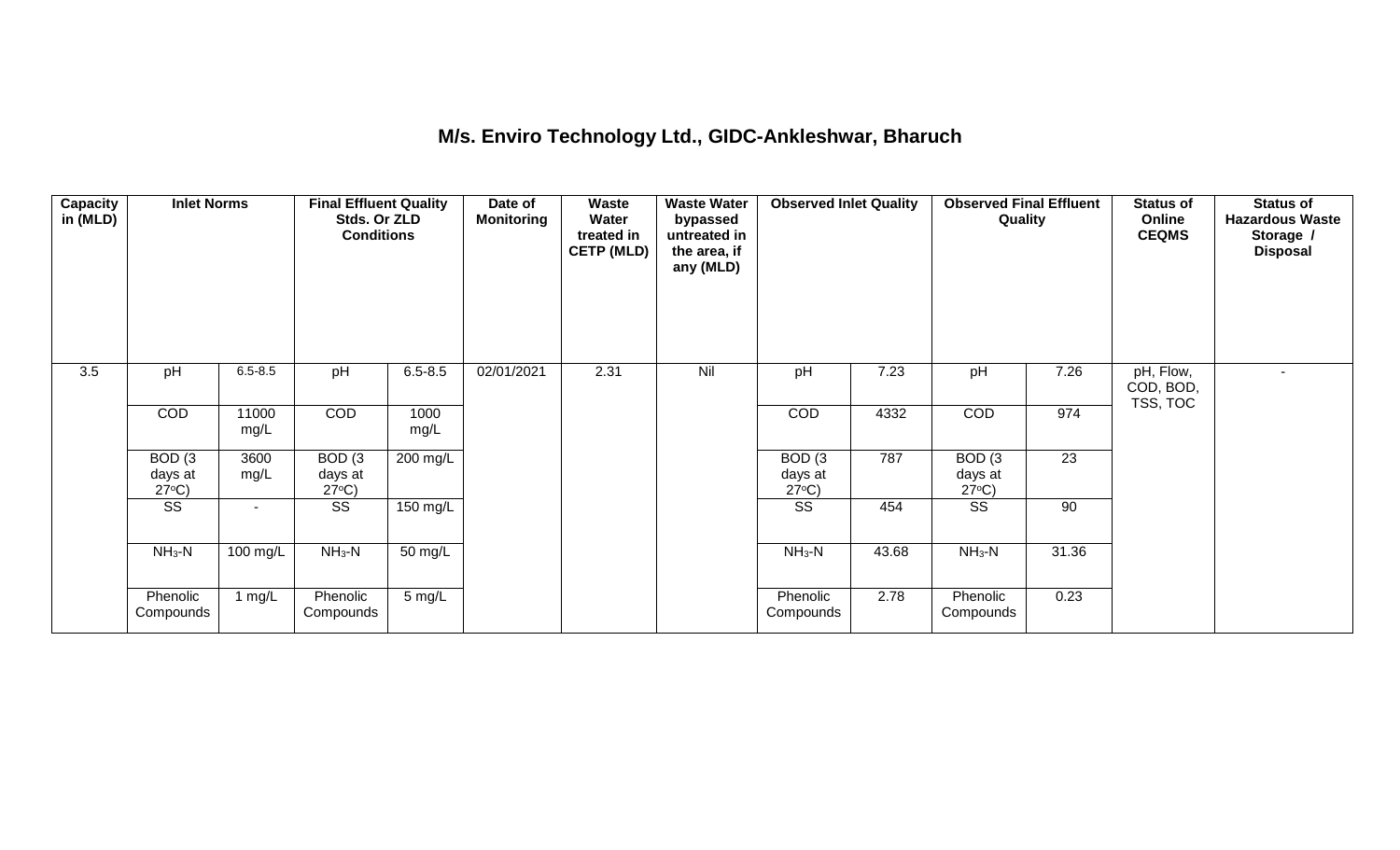#### **M/s. Narmada Clean Tech Ltd., (Bharuch Eco-Aqua Infrastructure Ltd.,) (BEAIL), Ankleshwar**

| <b>Capacity</b><br>in (MLD) | <b>Inlet Norms</b>     |                  | <b>Final Effluent Quality</b><br>Stds. Or ZLD<br><b>Conditions</b> |                    | Date of<br><b>Monitoring</b> | Waste<br>Water<br>treated in<br><b>CETP (MLD)</b> | <b>Waste Water</b><br>bypassed<br>untreated in<br>the area, if<br>any (MLD) | <b>Observed Inlet Quality</b> |       | <b>Observed Final Effluent</b><br>Quality |        | <b>Status of</b><br>Online<br><b>CEQMS</b> | <b>Status of</b><br><b>Hazardous Waste</b><br>Storage /<br><b>Disposal</b> |
|-----------------------------|------------------------|------------------|--------------------------------------------------------------------|--------------------|------------------------------|---------------------------------------------------|-----------------------------------------------------------------------------|-------------------------------|-------|-------------------------------------------|--------|--------------------------------------------|----------------------------------------------------------------------------|
| 40                          | pH                     | $6.5 - 8.5$      | pH                                                                 | $6-9$              | 04/01/2021                   | 31.92                                             | Nil                                                                         | pH                            | 7.68  | pH                                        | 7.14   | pH, Flow<br>Meter, TOC,<br><b>TSS</b>      | Storage 500 MT                                                             |
|                             | COD                    | 1000<br>mg/L     | COD                                                                | 500 mg/L           |                              |                                                   |                                                                             | COD                           | 1849  | COD                                       | 808    |                                            |                                                                            |
|                             | <b>BOD</b>             | 200 mg/L         | <b>BOD</b>                                                         | 100 mg/L           |                              |                                                   |                                                                             | <b>BOD</b>                    | 197   | <b>BOD</b>                                | 20     |                                            |                                                                            |
|                             | $\overline{\text{ss}}$ | $150$ mg/L       | $\overline{\text{SS}}$                                             | $100 \text{ mg/L}$ |                              |                                                   |                                                                             | $\overline{\text{ss}}$        | 1444  | $\overline{\text{SS}}$                    | 144    |                                            |                                                                            |
|                             | $NH3-N$                | 50 mg/L          | $NH3-N$                                                            | $50 \text{ mg/L}$  |                              |                                                   |                                                                             | $NH3-N$                       | 78.96 | $NH3-N$                                   | 122.08 |                                            |                                                                            |
|                             | Phenolic<br>Compounds  | $5 \text{ mg/L}$ | Phenolic<br>Compounds                                              | $5 \text{ mg/L}$   |                              |                                                   |                                                                             | Phenolic<br>Compounds         | 4.80  | Phenolic<br>Compounds                     | 0.81   |                                            |                                                                            |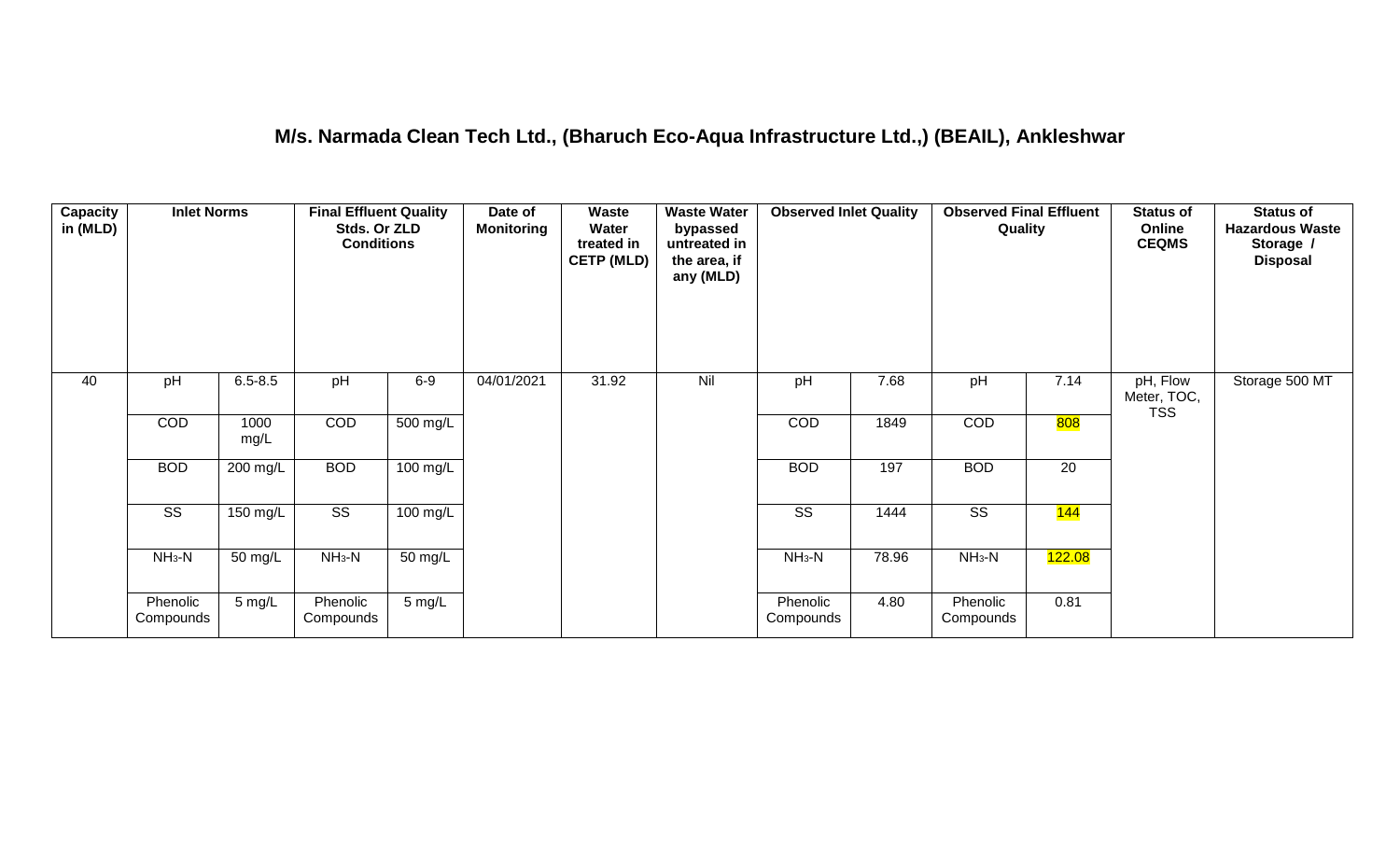## **M/s. Panoli Enviro Technology Ltd., GIDC-Panoli, Bharuch**

| <b>Capacity</b><br>in (MLD) | <b>Inlet Norms</b>     |               | <b>Final Effluent Quality</b><br>Stds. Or ZLD<br><b>Conditions</b> |              | Date of<br><b>Monitoring</b>         | <b>Waste</b><br>Water<br>treated in<br><b>CETP (MLD)</b> | <b>Waste Water</b><br>bypassed<br>untreated in<br>the area, if<br>any (MLD) | <b>Observed Inlet Quality</b> |      | <b>Observed Final Effluent</b><br>Quality |                  | <b>Status of</b><br>Online<br><b>CEQMS</b> | <b>Status of</b><br><b>Hazardous Waste</b><br>Storage /<br><b>Disposal</b> |
|-----------------------------|------------------------|---------------|--------------------------------------------------------------------|--------------|--------------------------------------|----------------------------------------------------------|-----------------------------------------------------------------------------|-------------------------------|------|-------------------------------------------|------------------|--------------------------------------------|----------------------------------------------------------------------------|
| 1.02                        | pH                     | $6.5 - 8.5$   | pH                                                                 | $6.5 - 8.5$  | Average<br>value for the<br>month of | 0.45                                                     | Nil                                                                         | pH                            | 7.03 | pH                                        | 8.00             | pH, Flow<br>Meter, TOC                     | $\sim$                                                                     |
|                             | COD                    | 10000<br>mg/L | COD                                                                | 1000<br>mg/L | January-<br>2021                     |                                                          |                                                                             | COD                           | 4542 | COD                                       | 578              |                                            |                                                                            |
|                             | <b>BOD</b>             | 3000<br>mg/L  | <b>BOD</b>                                                         | 200 mg/L     | (04/01/2021<br>&<br>18/01/2021)      |                                                          |                                                                             | <b>BOD</b>                    | 588  | <b>BOD</b>                                | 32               |                                            |                                                                            |
|                             | $\overline{\text{SS}}$ |               | $\overline{\text{SS}}$                                             | 150 mg/L     |                                      |                                                          |                                                                             | $\overline{\text{SS}}$        | 4456 | $\overline{\text{SS}}$                    | <mark>194</mark> |                                            |                                                                            |
|                             | $NH3-N$                | 50 mg/L       | $NH3-N$                                                            | 50 mg/L      |                                      |                                                          |                                                                             | $NH3-N$                       | 140  | $NH3-N$                                   | 28               |                                            |                                                                            |
|                             | Phenolic<br>Compounds  | 1 $mg/L$      | Phenolic<br>Compounds                                              | 1 $mg/L$     |                                      |                                                          |                                                                             | Phenolic<br>Compounds         | 2.70 | Phenolic<br>Compounds                     | 0.45             |                                            |                                                                            |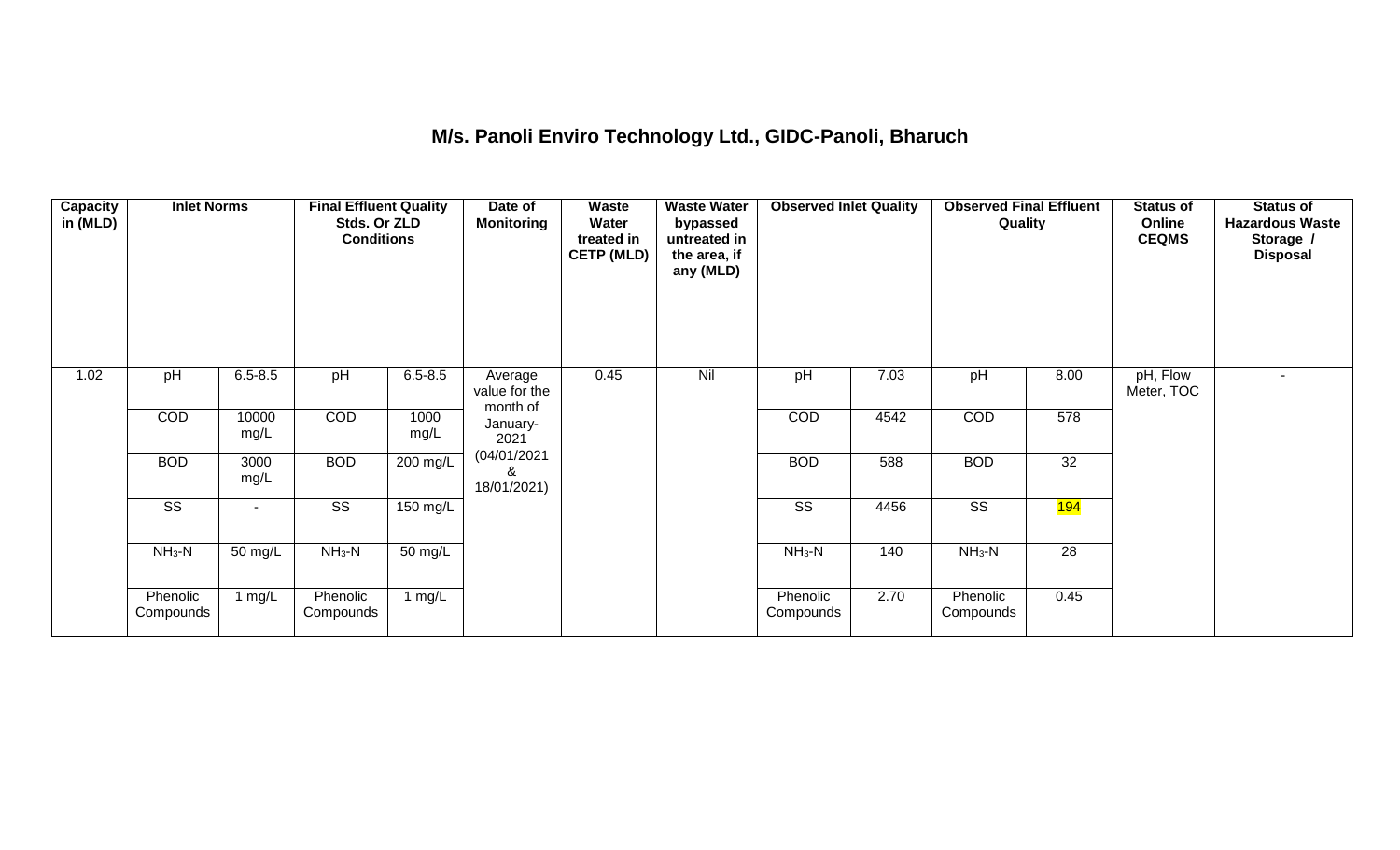#### **M/s. Globe Enviro Care Ltd. [chemical units], GIDC-Sachin, Surat**

| <b>Capacity</b><br>in (MLD) | <b>Inlet Norms</b>     |              | <b>Final Effluent Quality</b><br>Stds. Or ZLD<br><b>Conditions</b> |            | Date of<br><b>Monitoring</b> | Waste<br>Water<br>treated in<br><b>CETP (MLD)</b> | <b>Waste Water</b><br>bypassed<br>untreated in<br>the area, if<br>any (MLD) | <b>Observed Inlet Quality</b> |       | <b>Observed Final Effluent</b><br>Quality |                 | <b>Status of</b><br>Online<br><b>CEQMS</b> | <b>Status of</b><br><b>Hazardous Waste</b><br>Storage /<br><b>Disposal</b> |
|-----------------------------|------------------------|--------------|--------------------------------------------------------------------|------------|------------------------------|---------------------------------------------------|-----------------------------------------------------------------------------|-------------------------------|-------|-------------------------------------------|-----------------|--------------------------------------------|----------------------------------------------------------------------------|
|                             | pH                     | 6.5 to 8.5   | pH                                                                 | 6.5 to 8.5 | 07/01/2021                   | 0.236                                             | Nil                                                                         | pH                            | 7.72  | pH                                        | 7.71            | pH, TOC,<br>TSS, Flow<br>meter             | Storage 545 MT                                                             |
|                             | <b>COD</b>             | 3000<br>mg/L | COD                                                                | 250 mg/L   |                              |                                                   |                                                                             | <b>COD</b>                    | 1686  | COD                                       | 236             |                                            |                                                                            |
|                             | <b>BOD</b>             | 1200<br>mg/L | <b>BOD</b>                                                         | 30 mg/L    |                              |                                                   |                                                                             | <b>BOD</b>                    | 450   | <b>BOD</b>                                | $\overline{25}$ |                                            |                                                                            |
|                             | $\overline{\text{ss}}$ | $300$ mg/L   | $\overline{\text{ss}}$                                             | $100$ mg/L |                              |                                                   |                                                                             | $\overline{\text{ss}}$        | 192   | $\overline{\text{ss}}$                    | 88              |                                            |                                                                            |
|                             | $NH_3-N$               | 50 mg/L      | $NH3-N$                                                            | 50 mg/L    |                              |                                                   |                                                                             | $NH3-N$                       | 65.52 | $NH3-N$                                   | 18.96           |                                            |                                                                            |
|                             | Phenolic<br>Compounds  | 1 $mg/L$     | Phenolic<br>Compounds                                              | 1 $mg/L$   |                              |                                                   |                                                                             | Phenolic<br>Compounds         | 1.01  | Phenolic<br>Compounds                     | 0.48            |                                            |                                                                            |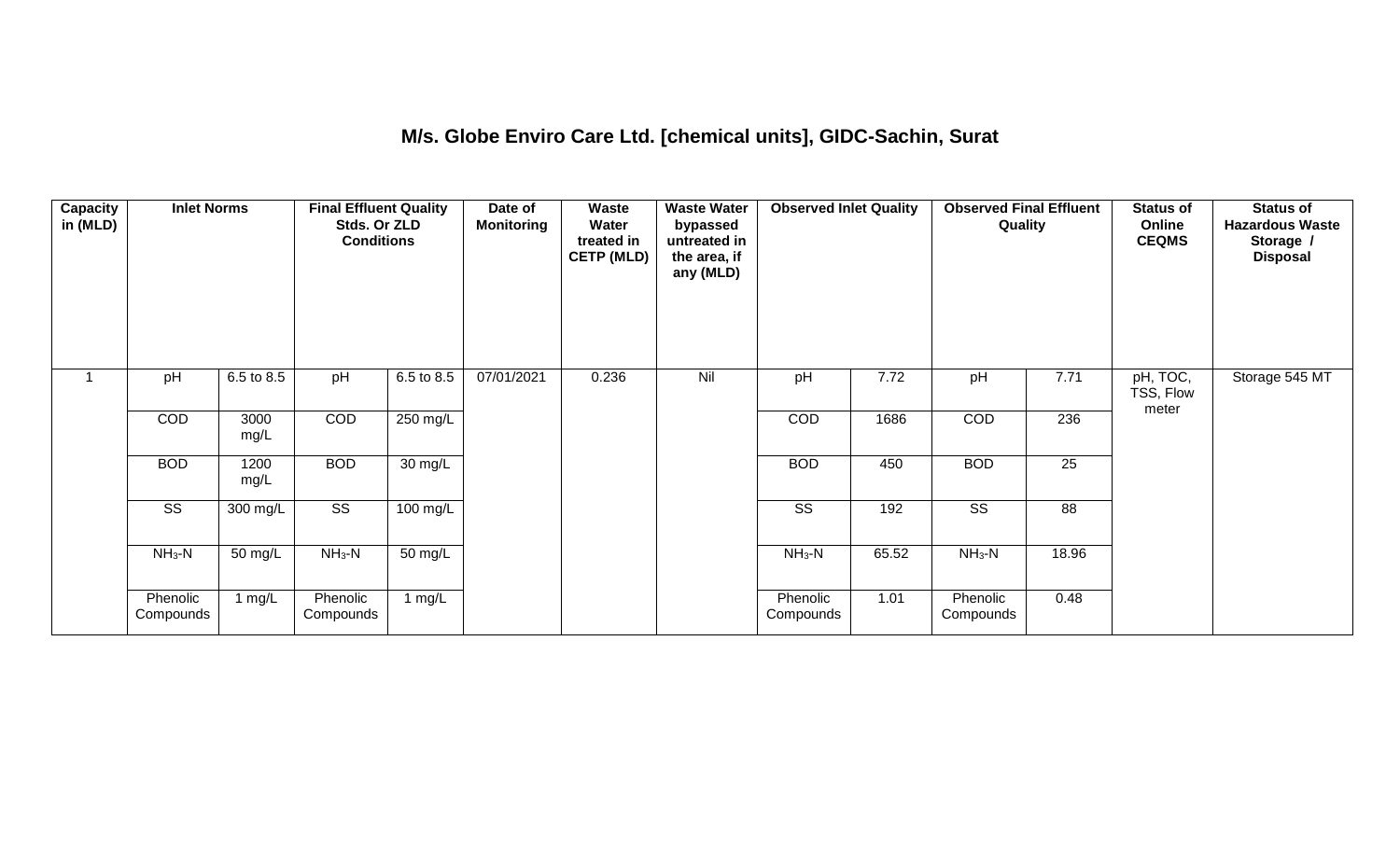#### **M/s. Sachin Infra Environment Ltd., GIDC-Sachin, Surat**

| Capacity<br>in (MLD) | <b>Inlet Norms</b>     |              | <b>Final Effluent Quality</b><br>Stds. Or ZLD<br><b>Conditions</b> |             | Date of<br><b>Monitoring</b> | Waste<br>Water<br>treated in<br><b>CETP (MLD)</b> | <b>Waste Water</b><br>bypassed<br>untreated in<br>the area, if<br>any (MLD) | <b>Observed Inlet Quality</b> |       | <b>Observed Final Effluent</b><br>Quality |      | <b>Status of</b><br>Online<br><b>CEQMS</b> | <b>Status of</b><br><b>Hazardous Waste</b><br>Storage /<br><b>Disposal</b> |
|----------------------|------------------------|--------------|--------------------------------------------------------------------|-------------|------------------------------|---------------------------------------------------|-----------------------------------------------------------------------------|-------------------------------|-------|-------------------------------------------|------|--------------------------------------------|----------------------------------------------------------------------------|
| 50                   | pH                     | $6.5 - 8.5$  | pH                                                                 | $6.5 - 8.5$ | 07/01/2021                   | 32.83                                             | Nil                                                                         | pH                            | 8.14  | pH                                        | 8.05 | pH, Flow<br>Meter, TOC                     | Storage 3500 MT                                                            |
|                      | COD                    | 1000<br>mg/L | COD                                                                | 250 mg/L    |                              |                                                   |                                                                             | COD                           | 1312  | COD                                       | 238  |                                            |                                                                            |
|                      | <b>BOD</b>             | 400 mg/L     | <b>BOD</b>                                                         | 30 mg/L     |                              |                                                   |                                                                             | <b>BOD</b>                    | 270   | <b>BOD</b>                                | 28   |                                            |                                                                            |
|                      | $\overline{\text{SS}}$ | 300 mg/L     | $\overline{\text{ss}}$                                             | 100 mg/L    |                              |                                                   |                                                                             | $\overline{\text{SS}}$        | 212   | $\overline{\text{SS}}$                    | 96   |                                            |                                                                            |
|                      | $NH_3-N$               | 50 mg/L      | $NH3-N$                                                            | 50 mg/L     |                              |                                                   |                                                                             | $NH3-N$                       | 35.84 | $NH3-N$                                   | 7.84 |                                            |                                                                            |
|                      | Phenolic<br>Compounds  | 1 $mg/L$     | Phenolic<br>Compounds                                              | 01 $mg/L$   |                              |                                                   |                                                                             | Phenolic<br>Compounds         | 0.37  | Phenolic<br>Compounds                     | 0.23 |                                            |                                                                            |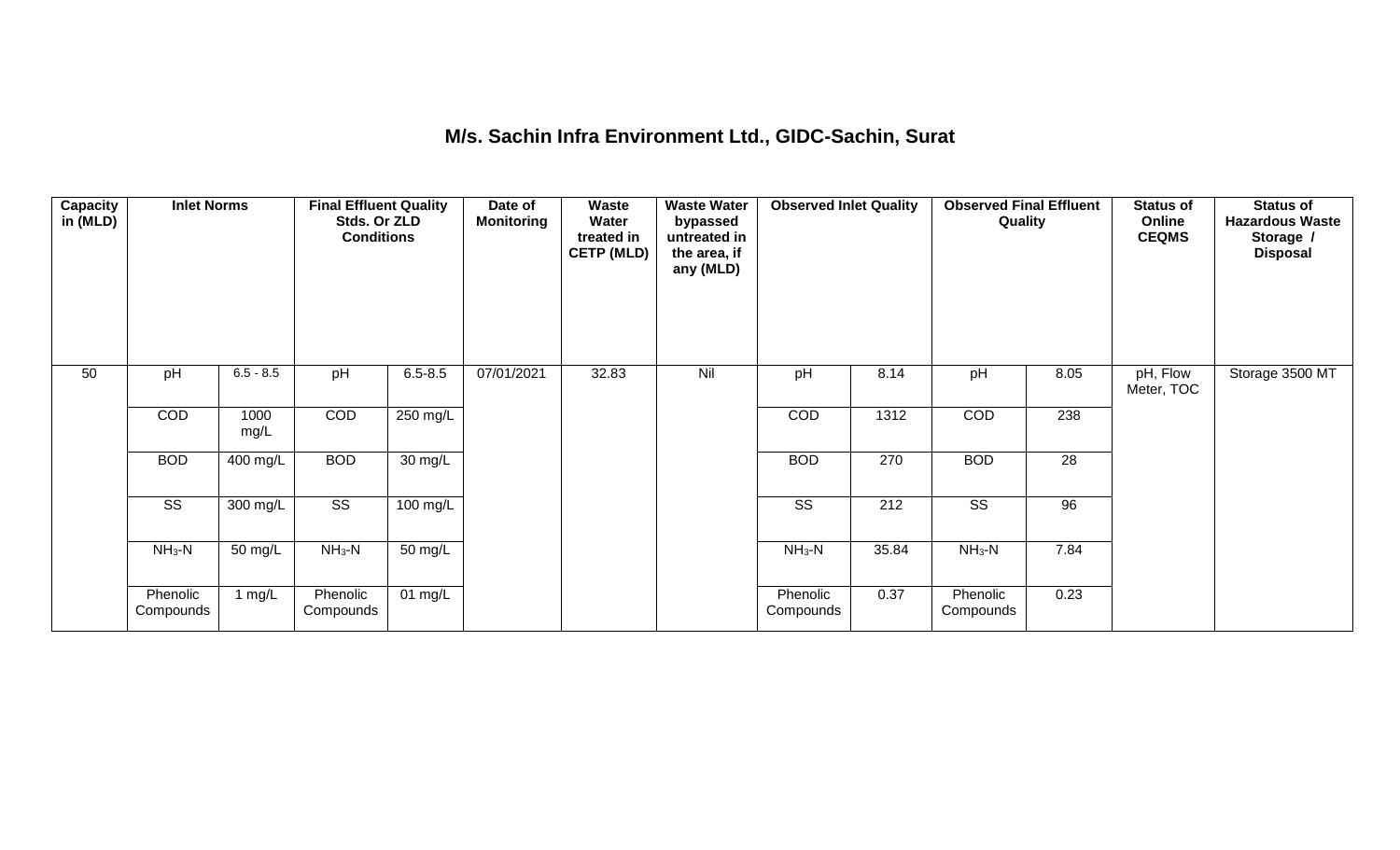## **M/s. Palsana Enviro Protection Ltd., (PEPL), Kadodara, Surat**

| Capacity<br>in (MLD) | <b>Inlet Norms</b>     |              | <b>Final Effluent Quality</b><br>Stds. Or ZLD<br><b>Conditions</b> |                    | Date of<br><b>Monitoring</b> | <b>Waste</b><br>Water<br>treated in<br><b>CETP (MLD)</b> | <b>Waste Water</b><br>bypassed<br>untreated in<br>the area, if<br>any (MLD) | <b>Observed Inlet Quality</b> |       | <b>Observed Final Effluent</b><br>Quality |                 | <b>Status of</b><br>Online<br><b>CEQMS</b> | <b>Status of</b><br><b>Hazardous Waste</b><br>Storage /<br><b>Disposal</b> |
|----------------------|------------------------|--------------|--------------------------------------------------------------------|--------------------|------------------------------|----------------------------------------------------------|-----------------------------------------------------------------------------|-------------------------------|-------|-------------------------------------------|-----------------|--------------------------------------------|----------------------------------------------------------------------------|
| 150                  | pH                     | 6.5 to 8.5   | pH                                                                 | 6.5 to 8.5         | 06/01/2021                   | 98                                                       | Nil                                                                         | pH                            | 8.29  | pH                                        | 8.28            | pH, Flow<br>Meter, COD,<br>BOD, TSS        | MT                                                                         |
|                      | COD                    | 1000<br>mg/L | COD                                                                | $250 \text{ mg/L}$ |                              |                                                          |                                                                             | COD                           | 1074  | COD                                       | 238             |                                            |                                                                            |
|                      | <b>BOD</b>             | 400 mg/L     | <b>BOD</b>                                                         | $30 \text{ mg/L}$  |                              |                                                          |                                                                             | <b>BOD</b>                    | 270   | <b>BOD</b>                                | $\overline{25}$ |                                            |                                                                            |
|                      | $\overline{\text{ss}}$ | 300 mg/L     | $\overline{\text{ss}}$                                             | $100$ mg/L         |                              |                                                          |                                                                             | $\overline{\text{ss}}$        | 170   | $\overline{\text{SS}}$                    | $\overline{72}$ |                                            |                                                                            |
|                      | $NH3-N$                | 50 mg/L      | $NH_3-N$                                                           | 50 mg/L            |                              |                                                          |                                                                             | $NH_3-N$                      | 32.48 | $NH3-N$                                   | 11.76           |                                            |                                                                            |
|                      | Phenolic<br>Compounds  | 1 $mg/L$     | Phenolic<br>Compounds                                              | 1 $mg/L$           |                              |                                                          |                                                                             | Phenolic<br>Compounds         | 0.28  | Phenolic<br>Compounds                     | 0.21            |                                            |                                                                            |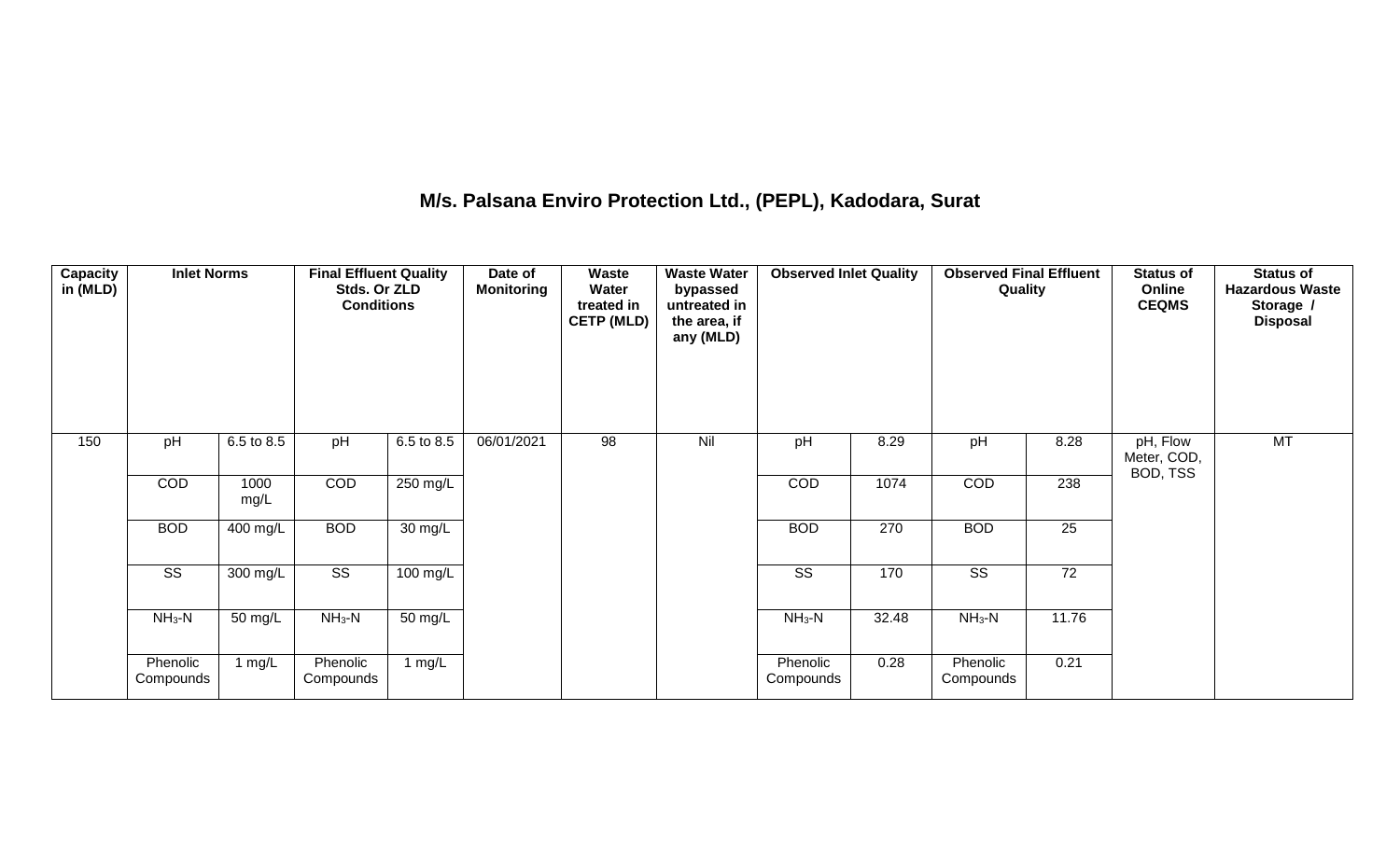#### **M/s. Pandesara Infrastructure Ltd., GIDC-Pandesara, Surat**

| <b>Capacity</b><br>in (MLD) | <b>Inlet Norms</b>    |              | <b>Final Effluent Quality</b><br>Stds. Or ZLD<br><b>Conditions</b> |                    | Date of<br><b>Monitoring</b> | <b>Waste</b><br>Water<br>treated in<br><b>CETP (MLD)</b> | <b>Waste Water</b><br>bypassed<br>untreated in<br>the area, if<br>any (MLD) | <b>Observed Inlet Quality</b> |       | <b>Observed Final Effluent</b><br>Quality |                  | <b>Status of</b><br>Online<br><b>CEQMS</b> | <b>Status of</b><br><b>Hazardous Waste</b><br>Storage /<br><b>Disposal</b> |
|-----------------------------|-----------------------|--------------|--------------------------------------------------------------------|--------------------|------------------------------|----------------------------------------------------------|-----------------------------------------------------------------------------|-------------------------------|-------|-------------------------------------------|------------------|--------------------------------------------|----------------------------------------------------------------------------|
| 100                         | pH                    | $6.5 - 8.5$  | pH                                                                 | $6.5 - 8.5$        | 06/01/2021                   | 81.5                                                     | Nil                                                                         | pH                            | 7.71  | pH                                        | 7.51             | pH, Flow<br>Meter, TOC,<br><b>COD</b>      | Storage 3400 MT,<br>Disposal 353.59MT                                      |
|                             | COD                   | 1000<br>mg/L | COD                                                                | 250 mg/L           |                              |                                                          |                                                                             | COD                           | 1030  | COD                                       | $\overline{204}$ |                                            |                                                                            |
|                             | <b>BOD</b>            | 400 mg/L     | <b>BOD</b>                                                         | $30 \text{ mg/L}$  |                              |                                                          |                                                                             | <b>BOD</b>                    | 282   | <b>BOD</b>                                | 21               |                                            |                                                                            |
|                             | SS                    | 300 mg/L     | $\overline{\text{ss}}$                                             | $100 \text{ mg/L}$ |                              |                                                          |                                                                             | $\overline{\text{SS}}$        | 210   | $\overline{\text{SS}}$                    | 44               |                                            |                                                                            |
|                             | $NH3-N$               | 50 mg/L      | $NH3-N$                                                            | 50 mg/L            |                              |                                                          |                                                                             | $NH_3-N$                      | 40.32 | $NH_3-N$                                  | 10.08            |                                            |                                                                            |
|                             | Phenolic<br>Compounds | 01 $mg/L$    | Phenolic<br>Compounds                                              | $01$ mg/L          |                              |                                                          |                                                                             | Phenolic<br>Compounds         | 0.22  | Phenolic<br>Compounds                     | 0.15             |                                            |                                                                            |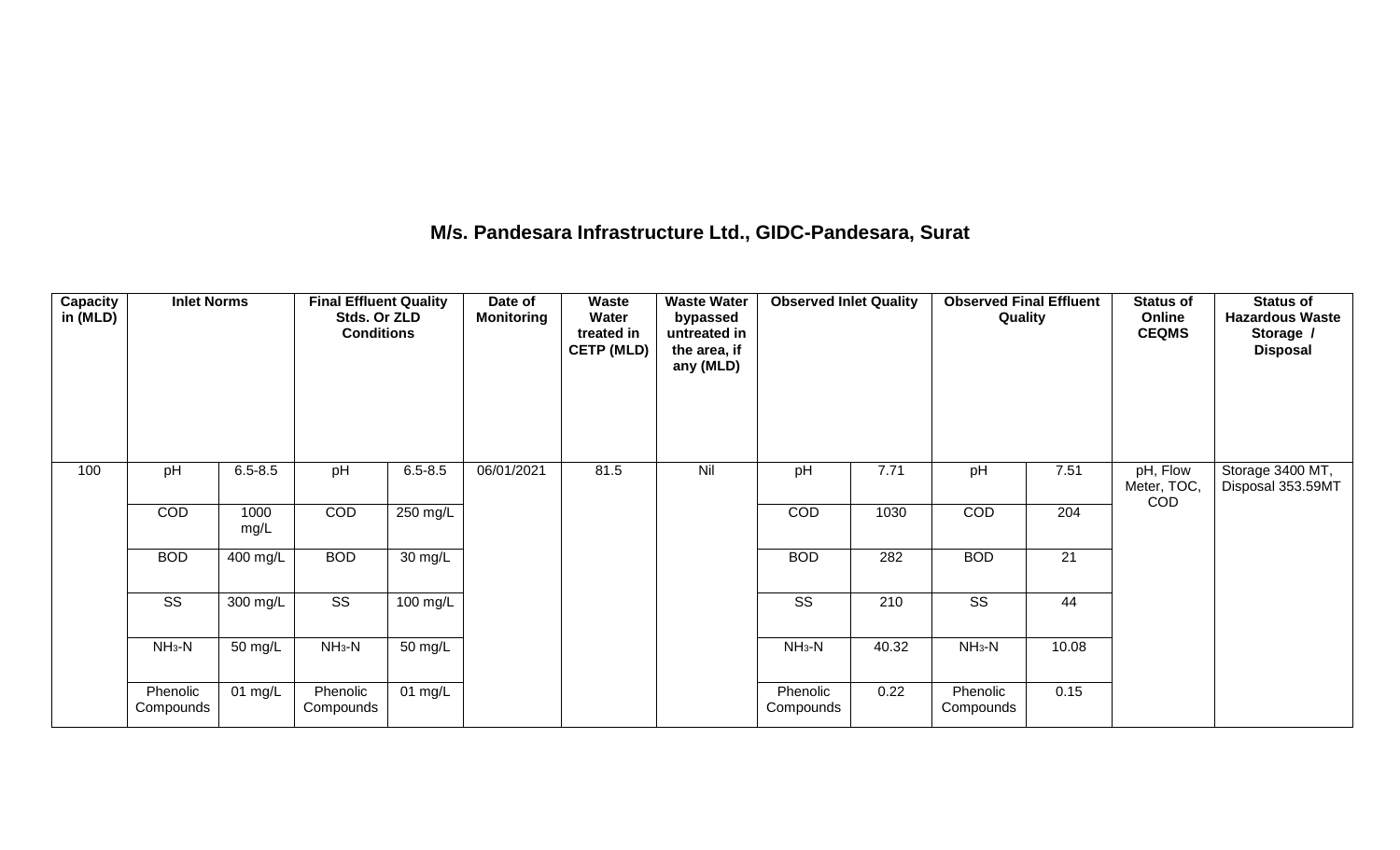## **M/s. CETP of Kejriwal Integrated Textile Park Ltd – KITPL**

| <b>Capacity</b><br>in (MLD) | <b>Inlet Norms</b>     |               | <b>Final Effluent Quality</b><br>Stds. Or ZLD<br><b>Conditions</b> |                | Date of<br><b>Monitoring</b> | Waste<br>Water<br>treated in<br><b>CETP (MLD)</b> | <b>Waste Water</b><br>bypassed<br>untreated in<br>the area, if<br>any (MLD) | <b>Observed Inlet Quality</b> |            | <b>Observed Final Effluent</b><br>Quality |            | <b>Status of</b><br>Online<br><b>CEQMS</b> | <b>Status of</b><br><b>Hazardous Waste</b><br>Storage /<br><b>Disposal</b> |
|-----------------------------|------------------------|---------------|--------------------------------------------------------------------|----------------|------------------------------|---------------------------------------------------|-----------------------------------------------------------------------------|-------------------------------|------------|-------------------------------------------|------------|--------------------------------------------|----------------------------------------------------------------------------|
| 1.25                        | pH                     | $6.5 - 8.5$   | pH                                                                 | $6.5 - 8.5$    | 07/01/2021                   | 0.1                                               | Nil                                                                         | pH                            | 7.70       | pH                                        | 8.05       | $\blacksquare$                             | Storage 16 MT                                                              |
|                             | <b>COD</b>             | $500$<br>mg/L | COD                                                                | $<$ 20 mg/L    |                              |                                                   |                                                                             | COD                           | 466        | COD                                       | 20         |                                            |                                                                            |
|                             | <b>BOD</b>             | <200<br>mg/L  | <b>BOD</b>                                                         | $<$ 5 mg/L     |                              |                                                   |                                                                             | <b>BOD</b>                    | 117        | <b>BOD</b>                                | $<$ 5      |                                            |                                                                            |
|                             | $\overline{\text{ss}}$ | <150<br>mg/L  | $\overline{\text{SS}}$                                             | <5 mg/L        |                              |                                                   |                                                                             | $\overline{\text{ss}}$        | 58         | $\overline{\text{ss}}$                    | 10         |                                            |                                                                            |
|                             | $NH_3-N$               |               | $NH3-N$                                                            | $\blacksquare$ |                              |                                                   |                                                                             | $NH_3-N$                      | 0.56       | $NH3-N$                                   | 1.12       |                                            |                                                                            |
|                             | Phenolic<br>Compounds  | $\sim$        | Phenolic<br>Compounds                                              | $\sim$         |                              |                                                   |                                                                             | Phenolic<br>Compounds         | <b>BDL</b> | Phenolic<br>Compounds                     | <b>BDL</b> |                                            |                                                                            |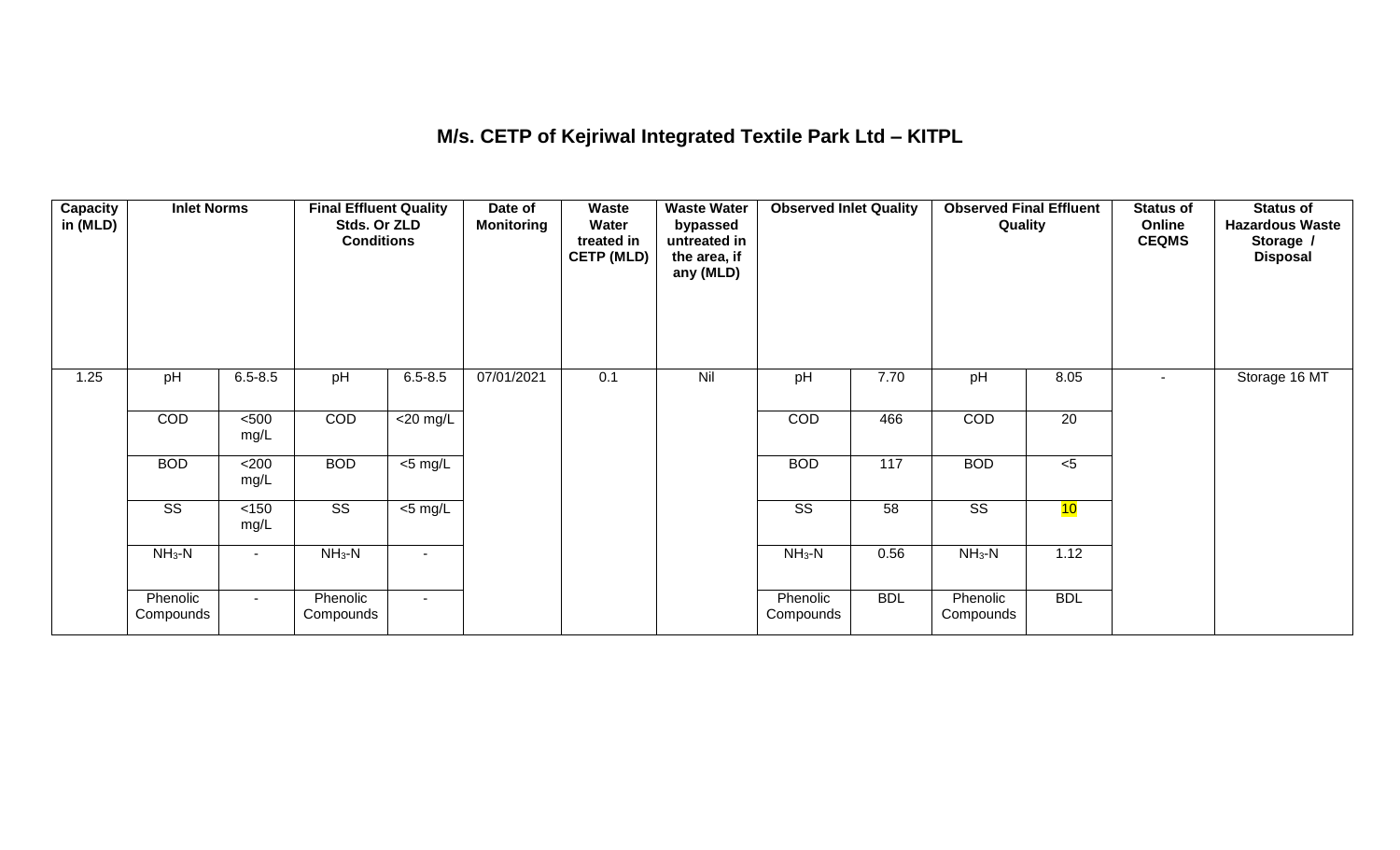## **M/s. Gujarat Eco Textile Park Pvt Ltd, Palsana, Surat**

| Capacity<br>in (MLD) | <b>Inlet Norms</b>     |              | <b>Final Effluent Quality</b><br>Stds. Or ZLD<br><b>Conditions</b> |                    | Date of<br><b>Monitoring</b> | Waste<br>Water<br>treated in<br><b>CETP (MLD)</b> | <b>Waste Water</b><br>bypassed<br>untreated in<br>the area, if<br>any (MLD) |                        |      | <b>Observed Final Effluent</b><br>Quality |      | <b>Status of</b><br>Online<br><b>CEQMS</b> | <b>Status of</b><br><b>Hazardous Waste</b><br>Storage /<br><b>Disposal</b> |
|----------------------|------------------------|--------------|--------------------------------------------------------------------|--------------------|------------------------------|---------------------------------------------------|-----------------------------------------------------------------------------|------------------------|------|-------------------------------------------|------|--------------------------------------------|----------------------------------------------------------------------------|
| 60                   | pH                     | $6.5 - 8.5$  | pH                                                                 | 6.5 to 8.5         | 06/01/2021                   | 29                                                | Nil                                                                         | pH                     | 8.34 | pH                                        | 8.25 | pH, Flow<br>Meter, COD<br>Meter            | Storage 1300 MT                                                            |
|                      | COD                    | 1000<br>mg/L | COD                                                                | 250 mg/L           |                              |                                                   |                                                                             | COD                    | 1085 | COD                                       | 244  | including<br><b>TOC</b>                    |                                                                            |
|                      | <b>BOD</b>             | $400$ mg/L   | <b>BOD</b>                                                         | $100 \text{ mg/L}$ |                              |                                                   |                                                                             | <b>BOD</b>             | 323  | <b>BOD</b>                                | 29   |                                            |                                                                            |
|                      | $\overline{\text{ss}}$ | 300 mg/L     | $\overline{\text{ss}}$                                             | $<$ 60 mg/L        |                              |                                                   |                                                                             | $\overline{\text{ss}}$ | 266  | $\overline{\text{ss}}$                    | 92   |                                            |                                                                            |
|                      | $NH_3-N$               | 50 mg/L      | $NH3-N$                                                            | 50 mg/L            |                              |                                                   |                                                                             | $NH3-N$                | 11.2 | $NH3-N$                                   | 16.8 |                                            |                                                                            |
|                      | Phenolic<br>Compounds  | $\sim$       | Phenolic<br>Compounds                                              | 1 $mg/L$           |                              |                                                   |                                                                             | Phenolic<br>Compounds  | 1.15 | Phenolic<br>Compounds                     | 0.92 |                                            |                                                                            |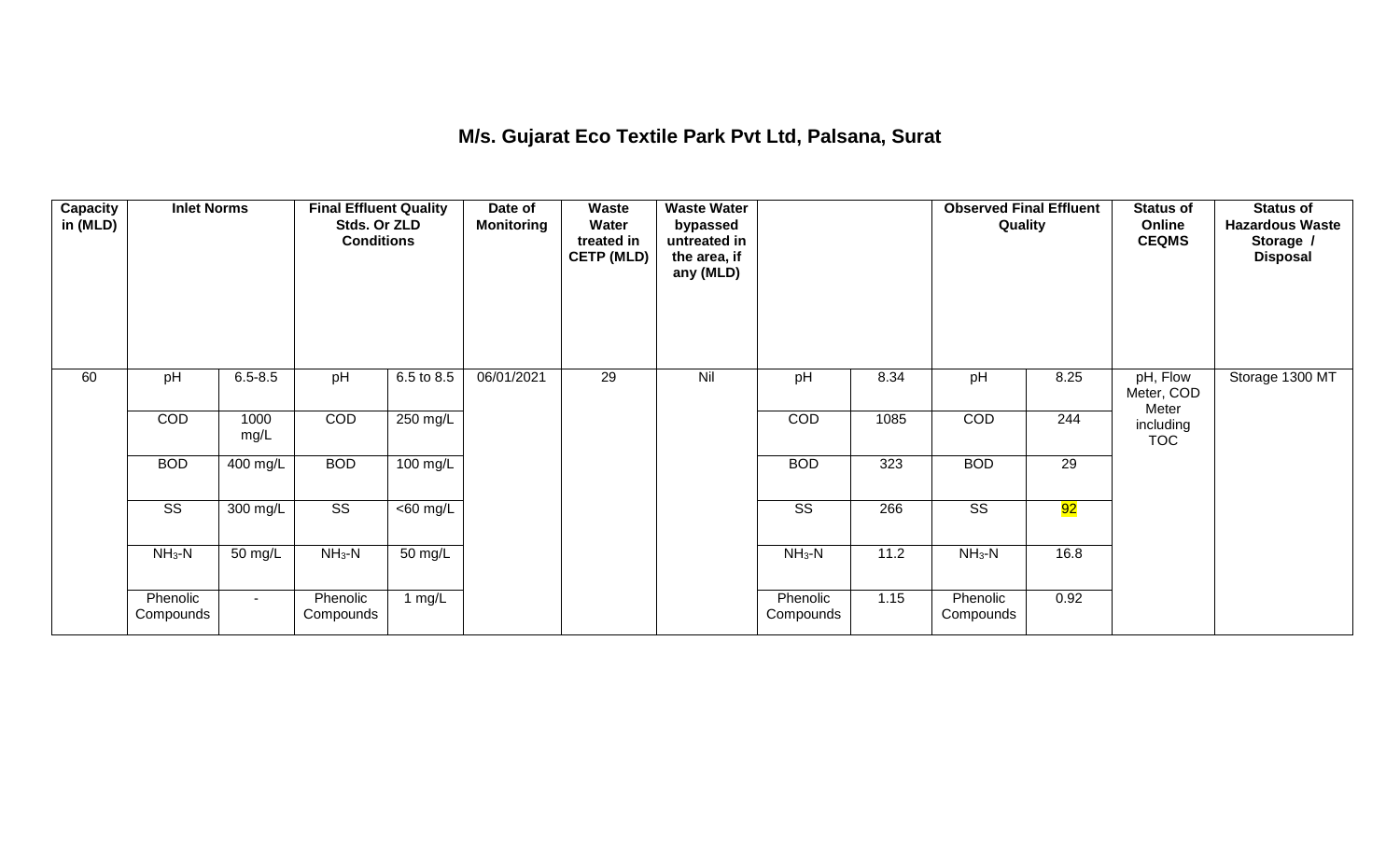#### **M/s. Fairdeal Textile Parks Pvt. Ltd, Kosamaba, Surat**

| <b>Capacity</b><br>in (MLD) | <b>Inlet Norms</b>     |                    | <b>Final Effluent Quality</b><br>Stds. Or ZLD<br><b>Conditions</b> |                      | Date of<br><b>Monitoring</b>         | Waste<br>Water<br>treated in<br><b>CETP (MLD)</b> | <b>Waste Water</b><br>bypassed<br>untreated in<br>the area, if<br>any (MLD) | <b>Observed Inlet Quality</b> |                          | <b>Observed Final Effluent</b><br>Quality |                          | <b>Status of</b><br>Online<br><b>CEQMS</b> | <b>Status of</b><br><b>Hazardous Waste</b><br>Storage /<br><b>Disposal</b> |
|-----------------------------|------------------------|--------------------|--------------------------------------------------------------------|----------------------|--------------------------------------|---------------------------------------------------|-----------------------------------------------------------------------------|-------------------------------|--------------------------|-------------------------------------------|--------------------------|--------------------------------------------|----------------------------------------------------------------------------|
| 2.25                        | pH                     | $6.5 - 7.5$        | pH                                                                 | 6.5 to 8.5           | Average<br>value for the<br>month of | 1.39                                              | Nil                                                                         | pH                            | 6.905                    | pH                                        | 7.55                     | pH, Flow<br>Meter                          | Storage 6 MT,<br>Disposal 3.43 MT                                          |
|                             | <b>COD</b>             | 500 mg/L           | COD                                                                | 100 mg/L             | January-<br>2021                     |                                                   |                                                                             | <b>COD</b>                    | 567.5                    | COD                                       | 107.5                    |                                            |                                                                            |
|                             | <b>BOD</b>             | $200$ mg/L         | <b>BOD</b>                                                         | $\overline{30}$ mg/L | (16/01/2021<br>&<br>26/01/2021)      |                                                   |                                                                             | <b>BOD</b>                    | 114                      | <b>BOD</b>                                | 17.5                     |                                            |                                                                            |
|                             | $\overline{\text{ss}}$ | $100 \text{ mg/L}$ | $\overline{\text{ss}}$                                             | $<$ 60 mg/L          |                                      |                                                   |                                                                             | $\overline{\text{ss}}$        | 103                      | $\overline{\text{ss}}$                    | 11                       |                                            |                                                                            |
|                             | $NH3-N$                |                    | $NH3-N$                                                            | 50 mg/L              |                                      |                                                   |                                                                             | $NH3-N$                       | $\overline{\phantom{a}}$ | $NH3-N$                                   | $\overline{\phantom{a}}$ |                                            |                                                                            |
|                             | Phenolic<br>Compounds  | $\sim$             | Phenolic<br>Compounds                                              | 1 $mg/L$             |                                      |                                                   |                                                                             | Phenolic<br>Compounds         | 0.37                     | Phenolic<br>Compounds                     | <b>BDL</b>               |                                            |                                                                            |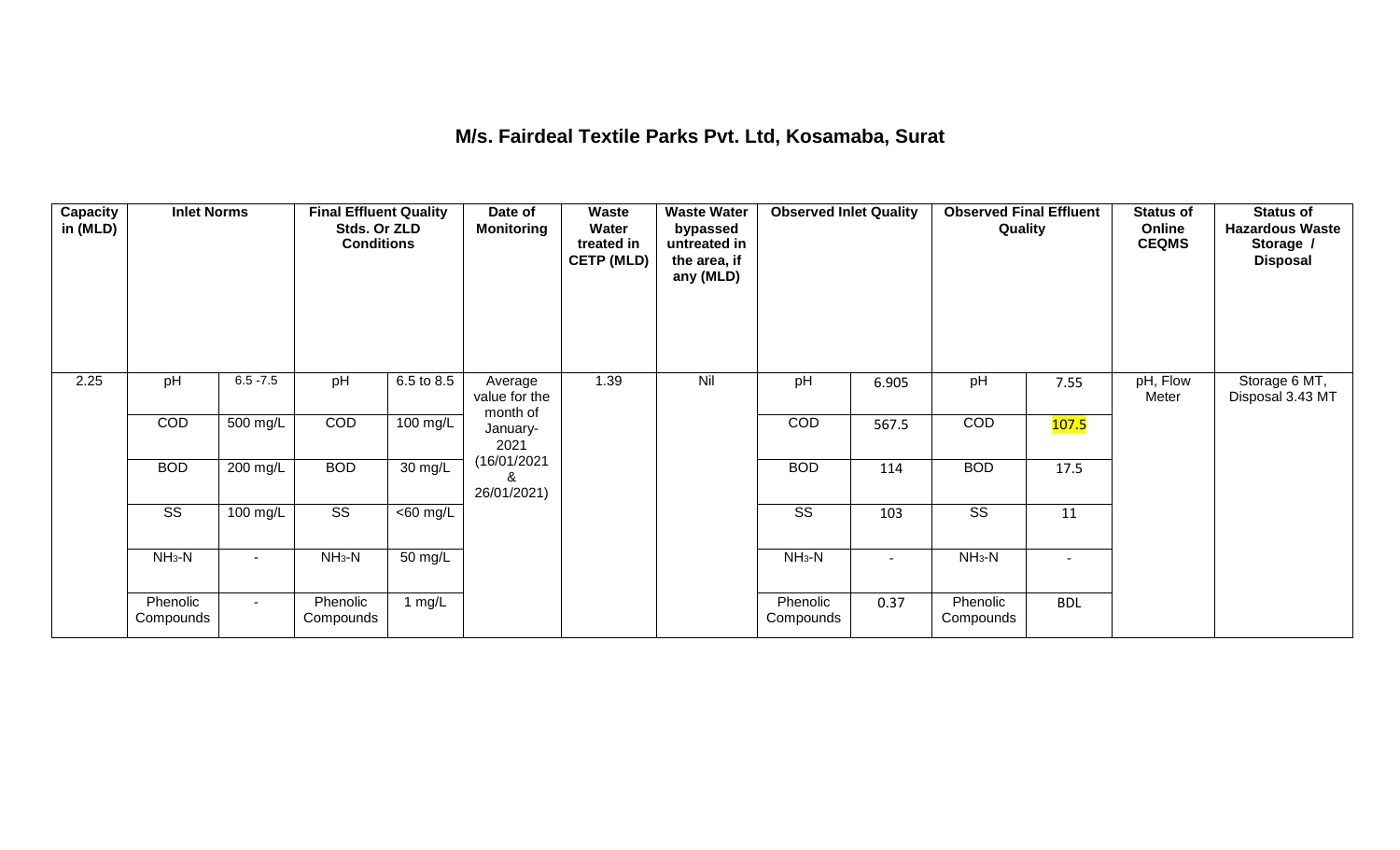## **M/s. New Palsana Industrial Co. Op. Society Ltd., Palsana, Surat**

| Capacity<br>in (MLD) | <b>Inlet Norms</b>     |              | <b>Final Effluent Quality</b><br>Stds. Or ZLD<br><b>Conditions</b> |             | Date of<br><b>Monitoring</b> | Waste<br>Water<br>treated in<br><b>CETP (MLD)</b> | <b>Waste Water</b><br>bypassed<br>untreated in<br>the area, if<br>any (MLD) | <b>Observed Inlet Quality</b> |       | <b>Observed Final Effluent</b><br>Quality |      | <b>Status of</b><br>Online<br><b>CEQMS</b> | <b>Status of</b><br><b>Hazardous Waste</b><br>Storage /<br><b>Disposal</b> |
|----------------------|------------------------|--------------|--------------------------------------------------------------------|-------------|------------------------------|---------------------------------------------------|-----------------------------------------------------------------------------|-------------------------------|-------|-------------------------------------------|------|--------------------------------------------|----------------------------------------------------------------------------|
| 45                   | pH                     | $6.5 - 8.5$  | pH                                                                 | $6.5 - 8.5$ | 06/01/2021                   | 25                                                | Nil                                                                         | pH                            | 7.86  | pH                                        | 8.20 | pH, Flow<br>meter, COD,<br>BOD, TSS        | Storage 640 MT                                                             |
|                      | COD                    | 1000<br>mg/L | COD                                                                | 250 mg/L    |                              |                                                   |                                                                             | COD                           | 948   | COD                                       | 192  |                                            |                                                                            |
|                      | <b>BOD</b>             | 400 mg/L     | <b>BOD</b>                                                         | 30 mg/L     |                              |                                                   |                                                                             | <b>BOD</b>                    | 210   | <b>BOD</b>                                | 23   |                                            |                                                                            |
|                      | $\overline{\text{SS}}$ | 300 mg/L     | $\overline{\text{SS}}$                                             | $<$ 60 mg/L |                              |                                                   |                                                                             | $\overline{\text{SS}}$        | 172   | $\overline{\text{SS}}$                    | 52   |                                            |                                                                            |
|                      | $NH3-N$                | 50 mg/L      | $NH3-N$                                                            | 50 mg/L     |                              |                                                   |                                                                             | $NH3-N$                       | 24.64 | $NH_3-N$                                  | 2.8  |                                            |                                                                            |
|                      | Phenolic<br>Compounds  | 1 $mg/L$     | Phenolic<br>Compounds                                              | 1 $mg/L$    |                              |                                                   |                                                                             | Phenolic<br>Compounds         | 0.46  | Phenolic<br>Compounds                     | 0.12 |                                            |                                                                            |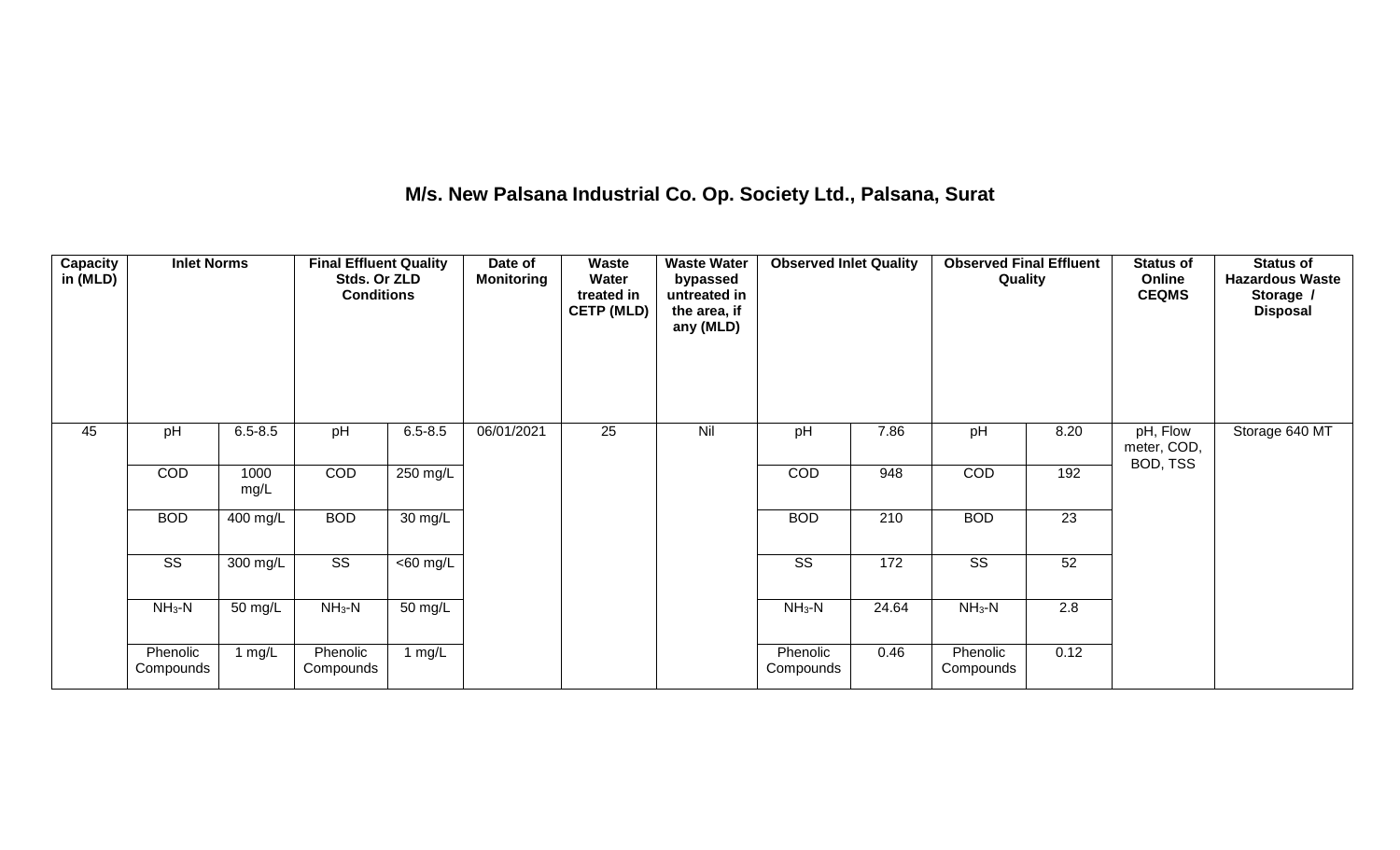## **Vapi Green Enviro Ltd(VGEL,Vapi) (OldName-Vapi Waste & Effluent Management Co.Ltd)**

| <b>Capacity</b><br>in (MLD) | <b>Inlet Norms</b>     |                    | <b>Final Effluent Quality</b><br>Stds. Or ZLD<br><b>Conditions</b> |             | Date of<br><b>Monitoring</b>         | <b>Waste</b><br>Water<br>treated in<br><b>CETP (MLD)</b> | <b>Waste Water</b><br>bypassed<br>untreated in<br>the area, if<br>any (MLD) | <b>Observed Inlet Quality</b> |         | <b>Observed Final Effluent</b><br>Quality |        | <b>Status of</b><br>Online<br><b>CEQMS</b> | <b>Status of</b><br><b>Hazardous Waste</b><br>Storage /<br><b>Disposal</b> |
|-----------------------------|------------------------|--------------------|--------------------------------------------------------------------|-------------|--------------------------------------|----------------------------------------------------------|-----------------------------------------------------------------------------|-------------------------------|---------|-------------------------------------------|--------|--------------------------------------------|----------------------------------------------------------------------------|
| 55                          | pH                     | $6.5 - 8.5$        | 0.                                                                 | $6.5 - 8.5$ | Average<br>value for the<br>month of | 54                                                       | Nil                                                                         | pH                            | 7.35    | pH                                        | 6.93   | pH, Flow<br>Meter, TOC &<br>DO Meter       | Storage 10200 MT                                                           |
|                             | COD                    | 1500<br>mg/L       | COD                                                                | 250 mg/L    | January-<br>2021                     |                                                          |                                                                             | COD                           | 1051.66 | COD                                       | 241.33 |                                            |                                                                            |
|                             | <b>BOD</b>             | 500 mg/L           | <b>BOD</b>                                                         | 30 mg/L     | (19/01/2021<br>8<br>22/01/2021       |                                                          |                                                                             | <b>BOD</b>                    | 215.33  | <b>BOD</b>                                | 27     |                                            |                                                                            |
|                             | $\overline{\text{SS}}$ | $300 \text{ mg/L}$ | $\overline{\text{ss}}$                                             | 100 mg/L    | &<br>28/01/2021)                     |                                                          |                                                                             | $\overline{\text{ss}}$        | 194     | $\overline{\text{SS}}$                    | 84     |                                            |                                                                            |
|                             | $NH3-N$                | 50 mg/L            | $NH3-N$                                                            | 50 mg/L     |                                      |                                                          |                                                                             | $NH3-N$                       | 69.72   | $NH3-N$                                   | 45.54  |                                            |                                                                            |
|                             | Phenolic<br>Compounds  | 1 mg/L             | Phenolic<br>Compounds                                              | 1 $mg/L$    |                                      |                                                          |                                                                             | Phenolic<br>Compounds         | 1.67    | Phenolic<br>Compounds                     | 0.26   |                                            |                                                                            |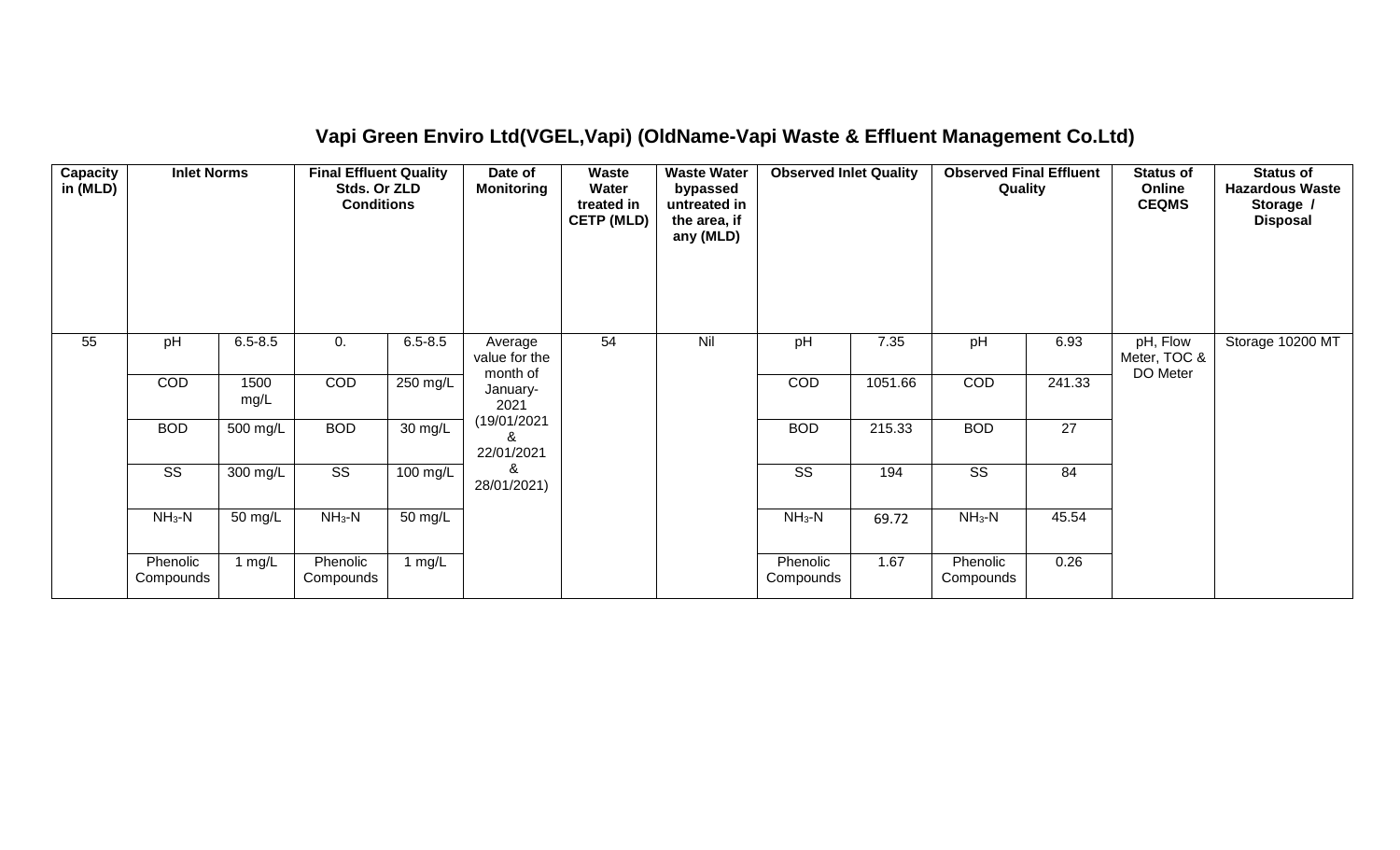## **M/s. Sarigam Clean Initiative (Old Name-Gujarat Industrial Development Corporation), Sarigam**

| <b>Capacity</b><br>in (MLD) | <b>Inlet Norms</b>                              |              | <b>Final Effluent Quality</b><br>Stds. Or ZLD<br><b>Conditions</b> |                      | Date of<br><b>Monitoring</b> | Waste<br>Water<br>treated in<br><b>CETP (MLD)</b> | <b>Waste Water</b><br>bypassed<br>untreated in<br>the area, if<br>any (MLD) | <b>Observed Inlet Quality</b>                   |      | <b>Observed Final Effluent</b><br>Quality |                 | <b>Status of</b><br>Online<br><b>CEQMS</b> | <b>Status of</b><br><b>Hazardous Waste</b><br>Storage /<br><b>Disposal</b> |
|-----------------------------|-------------------------------------------------|--------------|--------------------------------------------------------------------|----------------------|------------------------------|---------------------------------------------------|-----------------------------------------------------------------------------|-------------------------------------------------|------|-------------------------------------------|-----------------|--------------------------------------------|----------------------------------------------------------------------------|
| 12.5                        | pH                                              | $6.5 - 8.5$  | pH                                                                 | $6.5 - 8.5$          | 21/01/2021                   | 9                                                 | Nil                                                                         | pH                                              | 6.72 | pH                                        | 7.39            | Flow Meter,<br>TOC meter                   | Storage 250 MT<br>Disposal 34.365<br>MT                                    |
|                             | <b>COD</b>                                      | 1000<br>mg/L | COD                                                                | $250$ mg/L           |                              |                                                   |                                                                             | COD                                             | 330  | COD                                       | 215             |                                            |                                                                            |
|                             | BOD <sub>(3</sub><br>days at<br>$27^{\circ}C$ ) | 400 mg/L     | BOD <sub>(3</sub><br>days at<br>$27^{\circ}C$ )                    | $100 \text{ mg/L}$   |                              |                                                   |                                                                             | BOD <sub>(3</sub><br>days at<br>$27^{\circ}C$ ) | 73   | BOD (3 days<br>at $27^{\circ}$ C)         | $\overline{24}$ |                                            |                                                                            |
|                             | $\overline{\text{SS}}$                          | 300 mg/L     | $\overline{\text{SS}}$                                             | $100 \text{ mg/L}$   |                              |                                                   |                                                                             | $\overline{\text{ss}}$                          | 106  | $\overline{\text{SS}}$                    | $\overline{98}$ |                                            |                                                                            |
|                             | $NH3-N$                                         | 50 mg/L      | $NH3-N$                                                            | $\overline{50}$ mg/L |                              |                                                   |                                                                             | $NH3-N$                                         | 11.2 | $NH3-N$                                   | 19.6            |                                            |                                                                            |
|                             | Phenolic<br>Compounds                           | 1 mg/L       | Phenolic<br>Compounds                                              | $\lfloor$ mg/L       |                              |                                                   |                                                                             | Phenolic<br>Compounds                           | 1.94 | Phenolic<br>Compounds                     | 0.24            |                                            |                                                                            |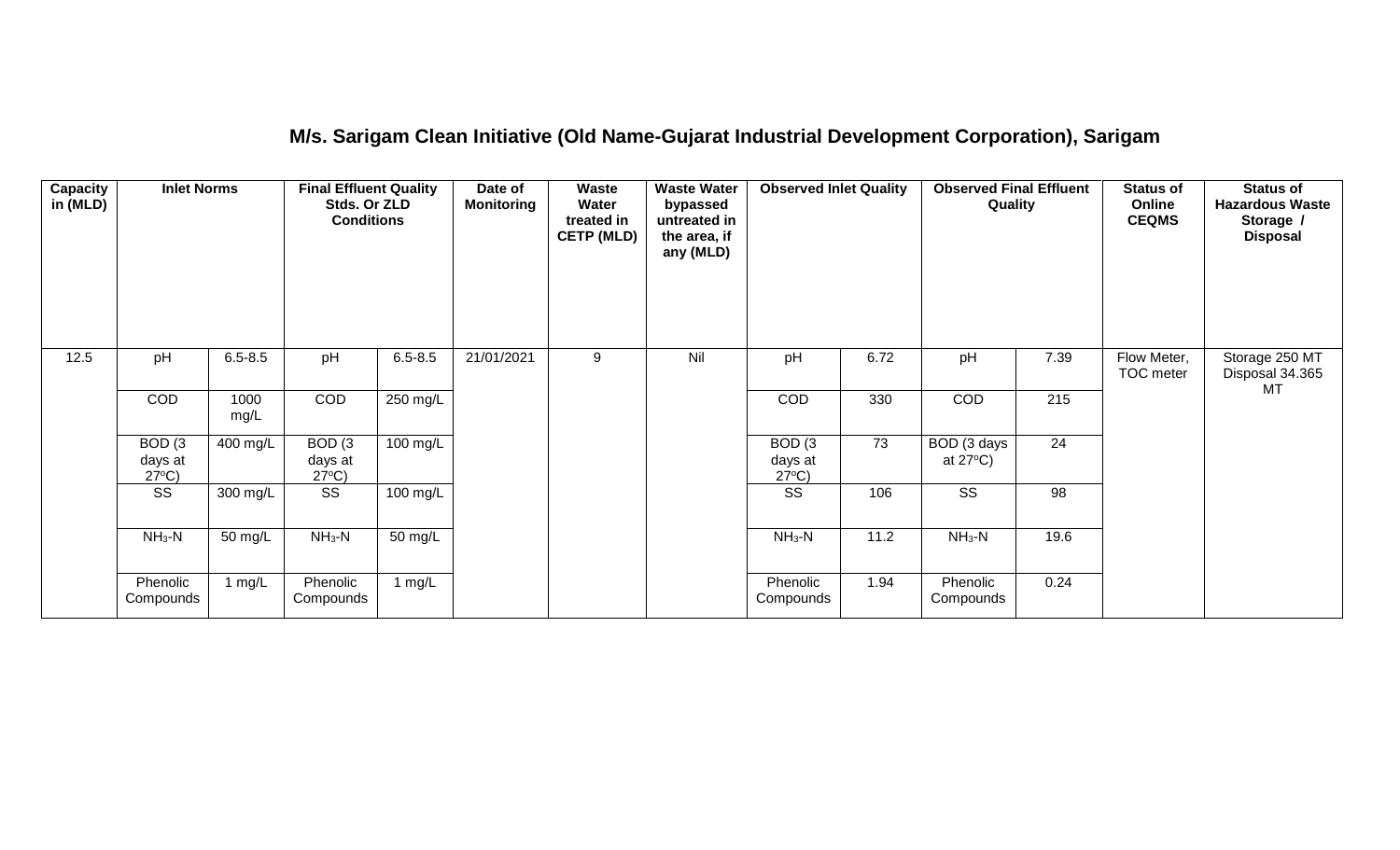#### **M/s. Veraval Industries Association, Veraval, Junagadh**

| Capacity<br>in (MLD) | <b>Inlet Norms</b>     |              | <b>Final Effluent Quality</b><br>Stds. Or ZLD<br><b>Conditions</b> |                | Date of<br><b>Monitoring</b>         | Waste<br>Water<br>treated in<br><b>CETP (MLD)</b> | <b>Waste Water</b><br>bypassed<br>untreated in<br>the area, if<br>any (MLD) | <b>Observed Inlet Quality</b> |                          | <b>Observed Final Effluent</b><br>Quality |                          | <b>Status of</b><br>Online<br><b>CEQMS</b> | <b>Status of</b><br><b>Hazardous Waste</b><br>Storage /<br><b>Disposal</b> |
|----------------------|------------------------|--------------|--------------------------------------------------------------------|----------------|--------------------------------------|---------------------------------------------------|-----------------------------------------------------------------------------|-------------------------------|--------------------------|-------------------------------------------|--------------------------|--------------------------------------------|----------------------------------------------------------------------------|
| $5\phantom{.0}$      | pH                     | 5.5 to 9     | pH                                                                 | 6 to 9         | Not<br>inspected for<br>the month of | 5                                                 | Nil                                                                         | pH                            | $\overline{\phantom{a}}$ | pH                                        | $\overline{\phantom{a}}$ |                                            | $\sim$                                                                     |
|                      | COD                    | 3500<br>mg/L | COD                                                                | 250 mg/L       | January-<br>2021                     |                                                   |                                                                             | COD                           | $\blacksquare$           | COD                                       | $\blacksquare$           |                                            |                                                                            |
|                      | <b>BOD</b>             | 1000<br>mg/L | <b>BOD</b>                                                         | 100 mg/L       |                                      |                                                   |                                                                             | <b>BOD</b>                    | $\blacksquare$           | <b>BOD</b>                                | $\sim$                   |                                            |                                                                            |
|                      | $\overline{\text{ss}}$ | 200 mg/L     | $\overline{\text{ss}}$                                             | 100 mg/L       |                                      |                                                   |                                                                             | $\overline{\text{ss}}$        | $\sim$                   | $\overline{\text{ss}}$                    | $\overline{\phantom{a}}$ |                                            |                                                                            |
|                      | $NH3-N$                | 50 mg/L      | $NH3-N$                                                            | 50 mg/L        |                                      |                                                   |                                                                             | $NH3-N$                       | $\blacksquare$           | $NH3-N$                                   | $\overline{\phantom{a}}$ |                                            |                                                                            |
|                      | Phenol                 | $\sim$       | Phenol                                                             | $\blacksquare$ |                                      |                                                   |                                                                             | Phenolic<br>Compounds         | $\sim$                   | Phenolic<br>Compounds                     | $\sim$                   |                                            |                                                                            |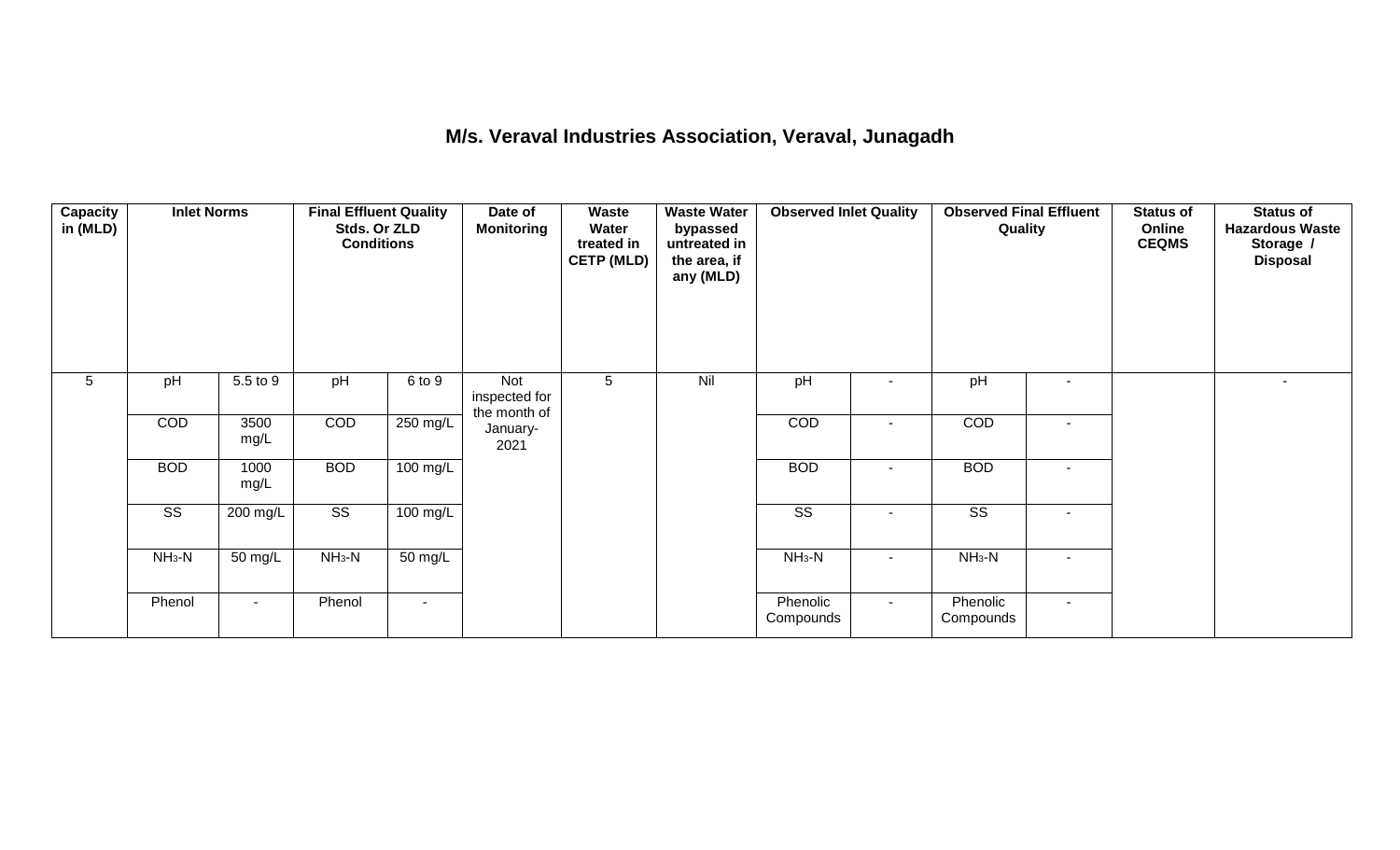## **M/s. Bhatgam Washing GhatSuddhikaranYojana Pvt. Ltd., Bhatgam,Rajkot**

| <b>Capacity</b><br>in (MLD) | <b>Inlet Norms</b>     |                  | <b>Final Effluent Quality</b><br>Stds. Or ZLD<br><b>Conditions</b> |                      | Date of<br><b>Monitoring</b> | Waste<br>Water<br>treated in<br><b>CETP (MLD)</b> | <b>Waste Water</b><br>bypassed<br>untreated in<br>the area, if<br>any (MLD) | <b>Observed Inlet Quality</b> |                  | <b>Observed Final Effluent</b><br>Quality |            | <b>Status of</b><br>Online<br><b>CEQMS</b> | <b>Status of</b><br><b>Hazardous Waste</b><br>Storage /<br><b>Disposal</b> |
|-----------------------------|------------------------|------------------|--------------------------------------------------------------------|----------------------|------------------------------|---------------------------------------------------|-----------------------------------------------------------------------------|-------------------------------|------------------|-------------------------------------------|------------|--------------------------------------------|----------------------------------------------------------------------------|
| 30                          | pH                     | $10.5 - 12$      | pH                                                                 | $6.5 - 9$            | 08/01/2021                   | 10                                                | Nil                                                                         | pH                            | 10.98            | pH                                        | 8.76       | pH, Flow<br>meter, SS,<br>Color, MLSS,     | $\blacksquare$                                                             |
|                             | COD                    | 1000<br>mg/L     | COD                                                                | $100 \text{ mg/L}$   |                              |                                                   |                                                                             | COD                           | 653              | COD                                       | 524        | <b>COD</b>                                 |                                                                            |
|                             | <b>BOD</b>             | 350 mg/L         | <b>BOD</b>                                                         | 30 mg/L              |                              |                                                   |                                                                             | <b>BOD</b>                    | 223              | <b>BOD</b>                                | 163        |                                            |                                                                            |
|                             | $\overline{\text{ss}}$ | 2000<br>mg/L     | $\overline{\text{SS}}$                                             | $100$ mg/L           |                              |                                                   |                                                                             | $\overline{\text{ss}}$        | $\overline{132}$ | $\overline{\text{SS}}$                    | 484        |                                            |                                                                            |
|                             | $NH3-N$                | 75 mg/L          | $NH3-N$                                                            | $\overline{50}$ mg/L |                              |                                                   |                                                                             | $NH3-N$                       | 30.8             | $NH3-N$                                   | 16.8       |                                            |                                                                            |
|                             | Phenolic<br>Compounds  | $5 \text{ mg/L}$ | Phenolic<br>Compounds                                              | 1 mg/L               |                              |                                                   |                                                                             | Phenolic<br>Compounds         | 0.5              | Phenolic<br>Compounds                     | <b>BDL</b> |                                            |                                                                            |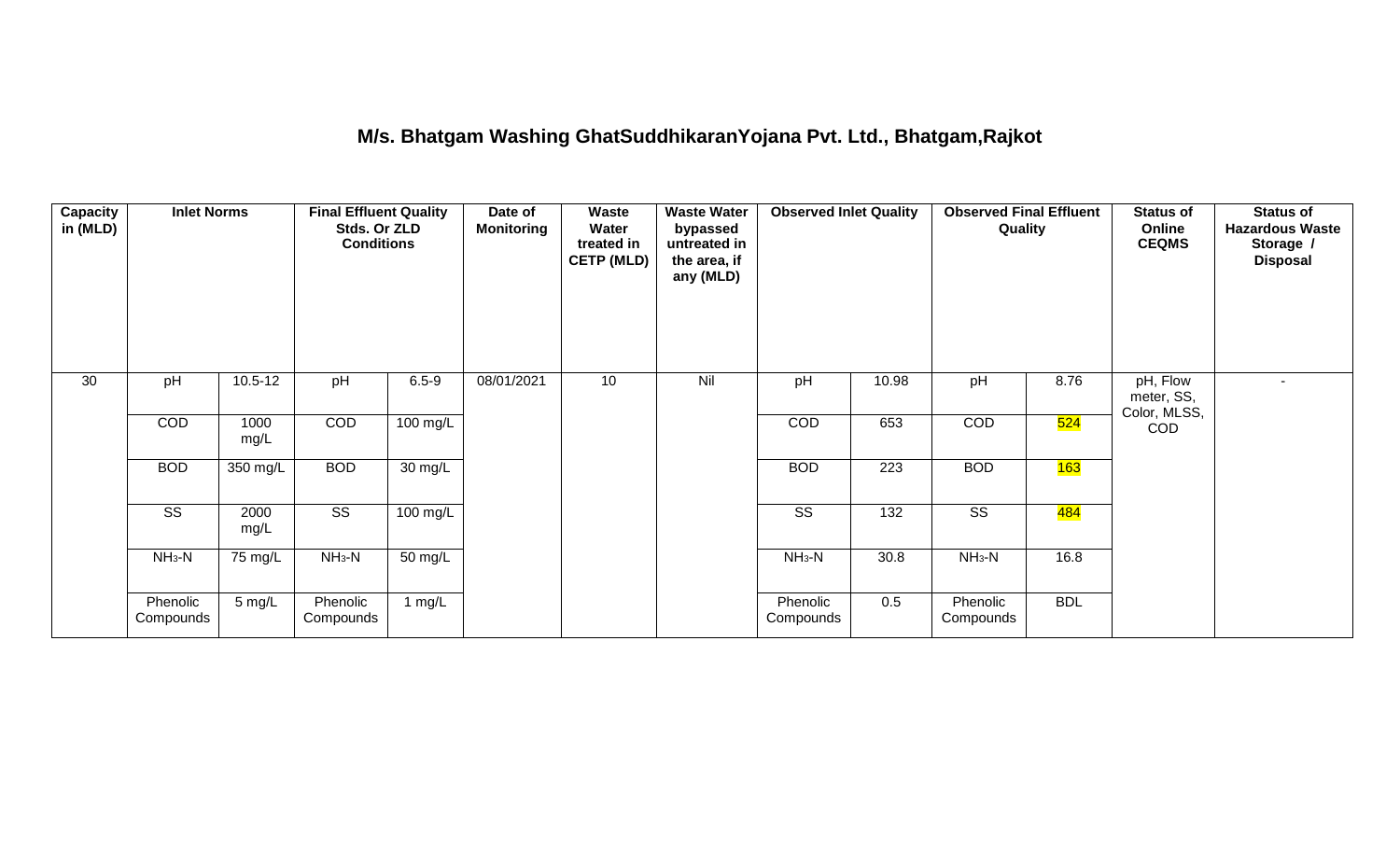# **M/s. Jetpur Dyeing & Printing Association, Jetpur, Rajkot**

| Capacity<br>in (MLD) | <b>Inlet Norms</b>     |                    | <b>Final Effluent Quality</b><br>Stds. Or ZLD Conditions |           | Date of<br>Monitoring | <b>Waste Water</b><br>treated in<br>CETP (MLD) | <b>Waste Water</b><br>bypassed<br>untreated in<br>the area, if<br>any (MLD) | <b>Observed Inlet Quality</b> |                | <b>Observed Final Effluent</b><br>Quality |                  | Status of<br>Online<br><b>CEQMS</b> | Status of<br>Hazardous Waste<br>Storage / Disposal |
|----------------------|------------------------|--------------------|----------------------------------------------------------|-----------|-----------------------|------------------------------------------------|-----------------------------------------------------------------------------|-------------------------------|----------------|-------------------------------------------|------------------|-------------------------------------|----------------------------------------------------|
| 10.00                | pH                     | 10.5-12.0          | pH                                                       | $6.5 - 9$ | 12/01/2021            | 7.00                                           | Nil                                                                         | pH                            |                | pH                                        | 7.98             | pH, Flow<br>meter                   | Storage 160 MT                                     |
|                      | COD<br>1000<br>mg/L    |                    | COD                                                      | 250 mg/L  |                       |                                                |                                                                             | COD                           | $\blacksquare$ | COD                                       | <mark>747</mark> |                                     |                                                    |
|                      | <b>BOD</b>             | $350 \text{ mg/L}$ | <b>BOD</b>                                               | 100 mg/L  |                       |                                                |                                                                             | <b>BOD</b>                    | $\blacksquare$ | <b>BOD</b>                                | 245              |                                     |                                                    |
|                      | $\overline{\text{ss}}$ | 2000<br>mg/L       | $\overline{\text{ss}}$                                   | 100 mg/L  |                       |                                                |                                                                             | $\overline{\text{ss}}$        | $\sim$         | $\overline{\text{SS}}$                    | 158              |                                     |                                                    |
|                      | $NH_3-N$               | 75 mg/L            | $NH_3-N$                                                 | 50 mg/L   |                       |                                                |                                                                             | $NH3-N$                       | $\blacksquare$ | $NH_3-N$                                  | 6.16             |                                     |                                                    |
|                      | Phenolic<br>Compounds  | 5 mg/L             | Phenolic<br>Compounds                                    | 1 $mg/L$  |                       |                                                |                                                                             | Phenolic<br>Compounds         | $\sim$         | Phenolic<br>Compounds                     | $\sim$           |                                     |                                                    |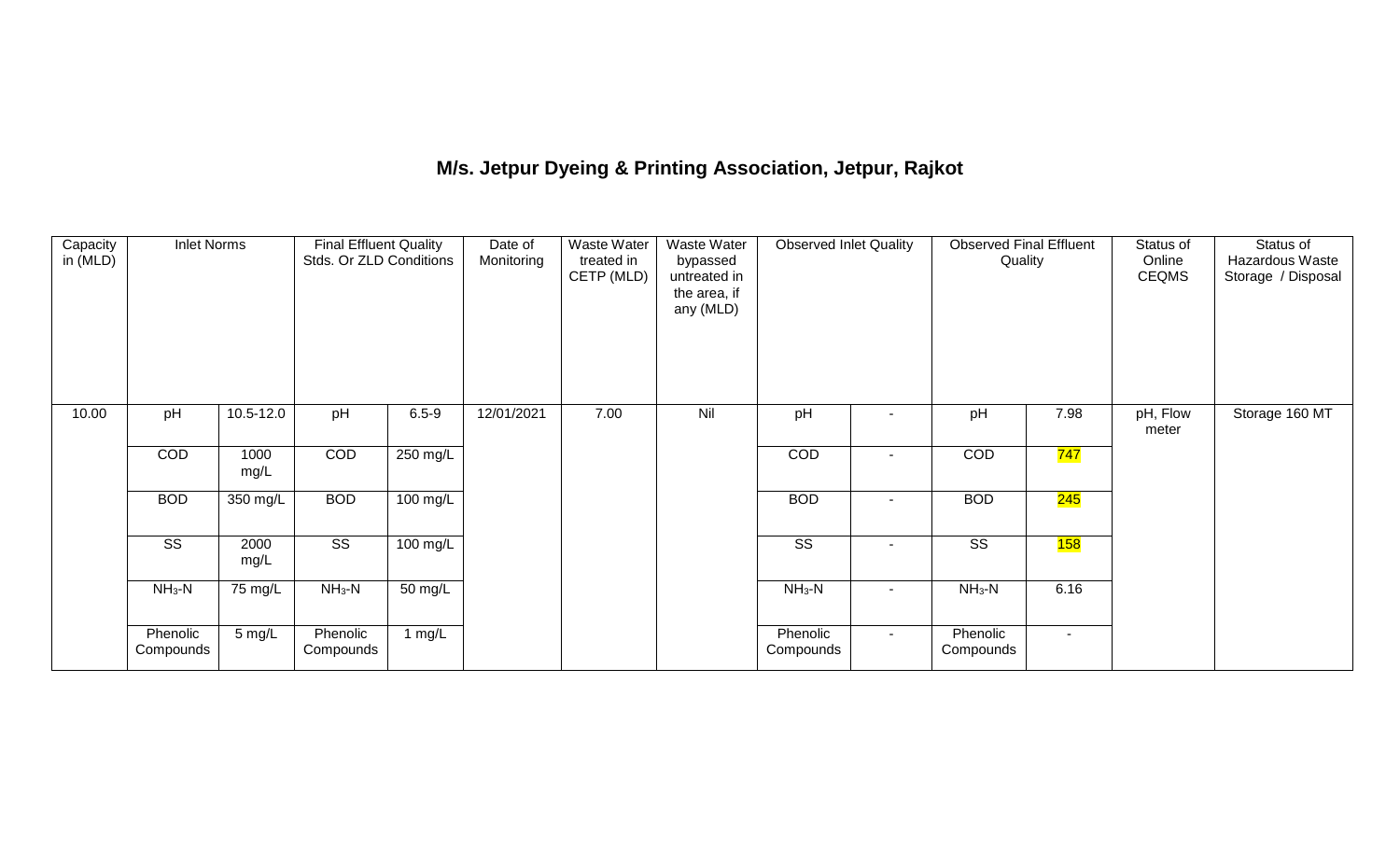# **M/s. Shri Dhareshwar GIDC VistarAssociation,Dhareshwar, Rajkot**

| Capacity<br>in (MLD) | <b>Inlet Norms</b>     |              | <b>Final Effluent Quality</b><br>Stds. Or ZLD<br><b>Conditions</b> |          | Date of<br><b>Monitoring</b> | Waste<br>Water<br>treated in<br><b>CETP (MLD)</b> | <b>Waste Water</b><br>bypassed<br>untreated in<br>the area, if<br>any (MLD) | <b>Observed Inlet Quality</b> |        | <b>Observed Final Effluent</b><br>Quality |                | <b>Status of</b><br>Online<br><b>CEQMS</b> | <b>Status of</b><br><b>Hazardous Waste</b><br>Storage /<br><b>Disposal</b> |
|----------------------|------------------------|--------------|--------------------------------------------------------------------|----------|------------------------------|---------------------------------------------------|-----------------------------------------------------------------------------|-------------------------------|--------|-------------------------------------------|----------------|--------------------------------------------|----------------------------------------------------------------------------|
| 0.09                 | pH                     | $10.5 - 12$  | pH                                                                 | 6.5 to 9 | 28/01/2021                   | 0.09                                              | Nil                                                                         | pH                            |        | pH                                        | 7.03           | pH, Flow Meter                             | Storage 5.2 MT                                                             |
|                      | COD                    | 1000<br>mg/L | COD                                                                | 100 mg/L |                              |                                                   |                                                                             | COD                           |        | <b>COD</b>                                | 358            |                                            |                                                                            |
|                      | <b>BOD</b>             | 350 mg/L     | <b>BOD</b>                                                         | 30 mg/L  |                              |                                                   |                                                                             | <b>BOD</b>                    |        | <b>BOD</b>                                | 108            |                                            |                                                                            |
|                      | $\overline{\text{ss}}$ | 2000<br>mg/L | $\overline{\text{SS}}$                                             | 100 mg/L |                              |                                                   |                                                                             | $\overline{\text{ss}}$        | $\sim$ | $\overline{\text{ss}}$                    | 14             |                                            |                                                                            |
|                      | $NH3-N$                | 75 mg/L      | $NH3-N$                                                            | 50 mg/L  |                              |                                                   |                                                                             | $NH3-N$                       |        | $NH3-N$                                   | 6.16           |                                            |                                                                            |
|                      | Phenolic<br>Compounds  | 5 mg/L       | Phenolic<br>Compounds                                              | 1 $mg/L$ |                              |                                                   |                                                                             | Phenolic<br>Compounds         | $\sim$ | Phenolic<br>Compounds                     | $\blacksquare$ |                                            |                                                                            |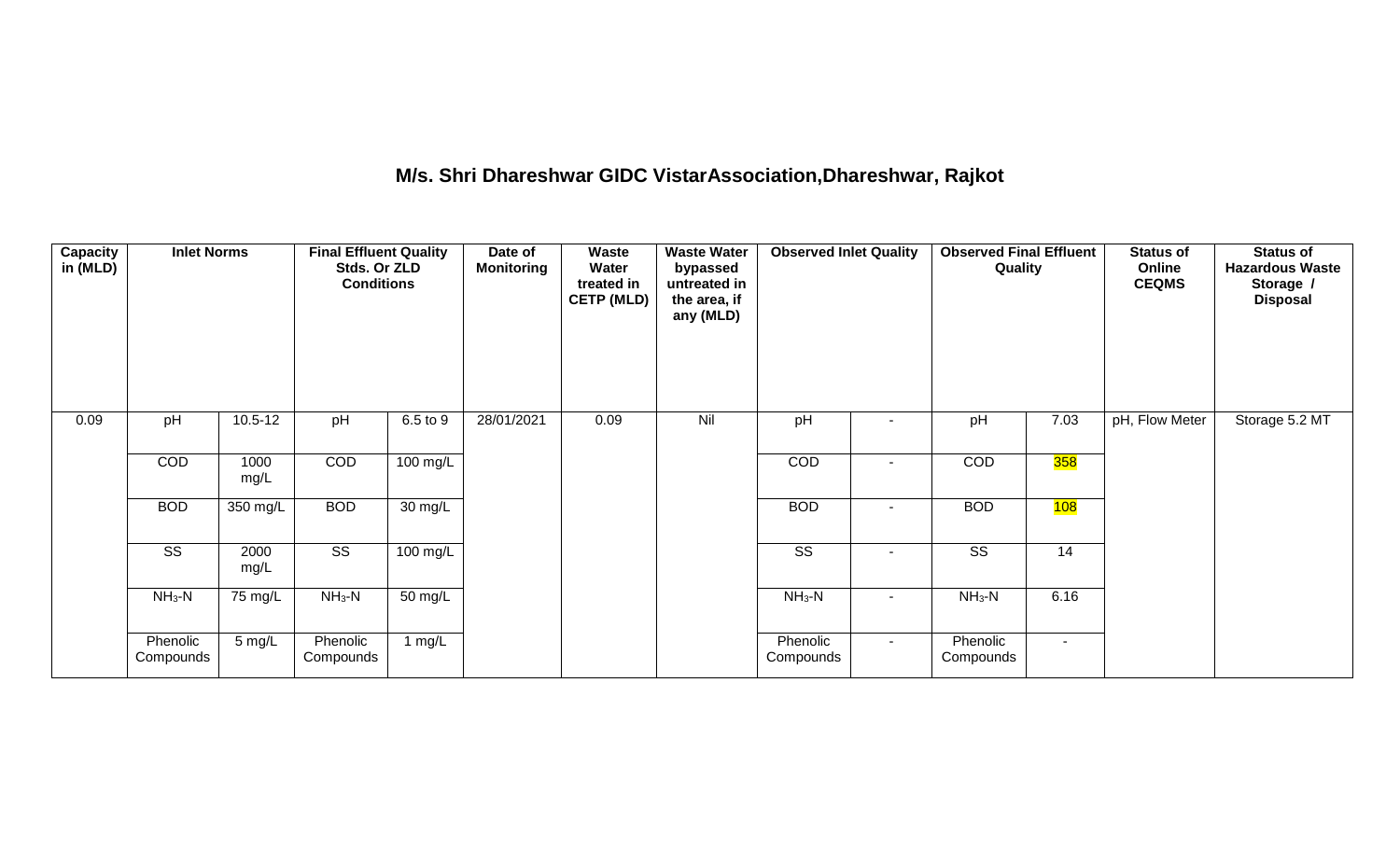## **M/s. Jay Khodiyar Enviro-Technologies Pvt. Ltd., Rajkot**

| <b>Capacity</b><br>in (MLD) | <b>Inlet Norms</b>     |            | <b>Final Effluent Quality</b><br>Stds. Or ZLD<br><b>Conditions</b> |                   | Date of<br><b>Monitoring</b> | Waste<br>Water<br>treated in<br><b>CETP (MLD)</b> | <b>Waste Water</b><br>bypassed<br>untreated in<br>the area, if<br>any (MLD) | <b>Observed Inlet Quality</b> |            | <b>Observed Final Effluent</b><br>Quality |                 | <b>Status of</b><br>Online<br><b>CEQMS</b> | <b>Status of</b><br><b>Hazardous Waste</b><br>Storage /<br><b>Disposal</b> |
|-----------------------------|------------------------|------------|--------------------------------------------------------------------|-------------------|------------------------------|---------------------------------------------------|-----------------------------------------------------------------------------|-------------------------------|------------|-------------------------------------------|-----------------|--------------------------------------------|----------------------------------------------------------------------------|
| 0.009                       | pH                     | Up to $5$  | pH                                                                 | 6.5 to 8.5        | 12/01/2021                   | 0.013                                             | Nil                                                                         | pH                            | $<$ 1      | pH                                        | 7.98            |                                            | Storage 7 MT                                                               |
|                             | COD                    | 250 mg/L   | COD                                                                | 100 mg/L          |                              |                                                   |                                                                             | COD                           | 249        | COD                                       | 50              |                                            |                                                                            |
|                             | <b>BOD</b>             | 100 mg/L   | <b>BOD</b>                                                         | $30 \text{ mg/L}$ |                              |                                                   |                                                                             | <b>BOD</b>                    | 82         | <b>BOD</b>                                | 16              |                                            |                                                                            |
|                             | $\overline{\text{ss}}$ | $250$ mg/L | $\overline{\text{ss}}$                                             | 100 mg/L          |                              |                                                   |                                                                             | $\overline{\text{ss}}$        | 134        | $\overline{\text{ss}}$                    | $\overline{28}$ |                                            |                                                                            |
|                             | $NH3-N$                | $\sim$     | $NH3-N$                                                            | 50 mg/L           |                              |                                                   |                                                                             | $NH3-N$                       | 4.2        | $NH3-N$                                   | 1.4             |                                            |                                                                            |
|                             | Phenolic<br>Compounds  | $\sim$     | Phenolic<br>Compounds                                              | 1 mg/L            |                              |                                                   |                                                                             | Phenolic<br>Compounds         | <b>BDL</b> | Phenolic<br>Compounds                     | <b>BDL</b>      |                                            |                                                                            |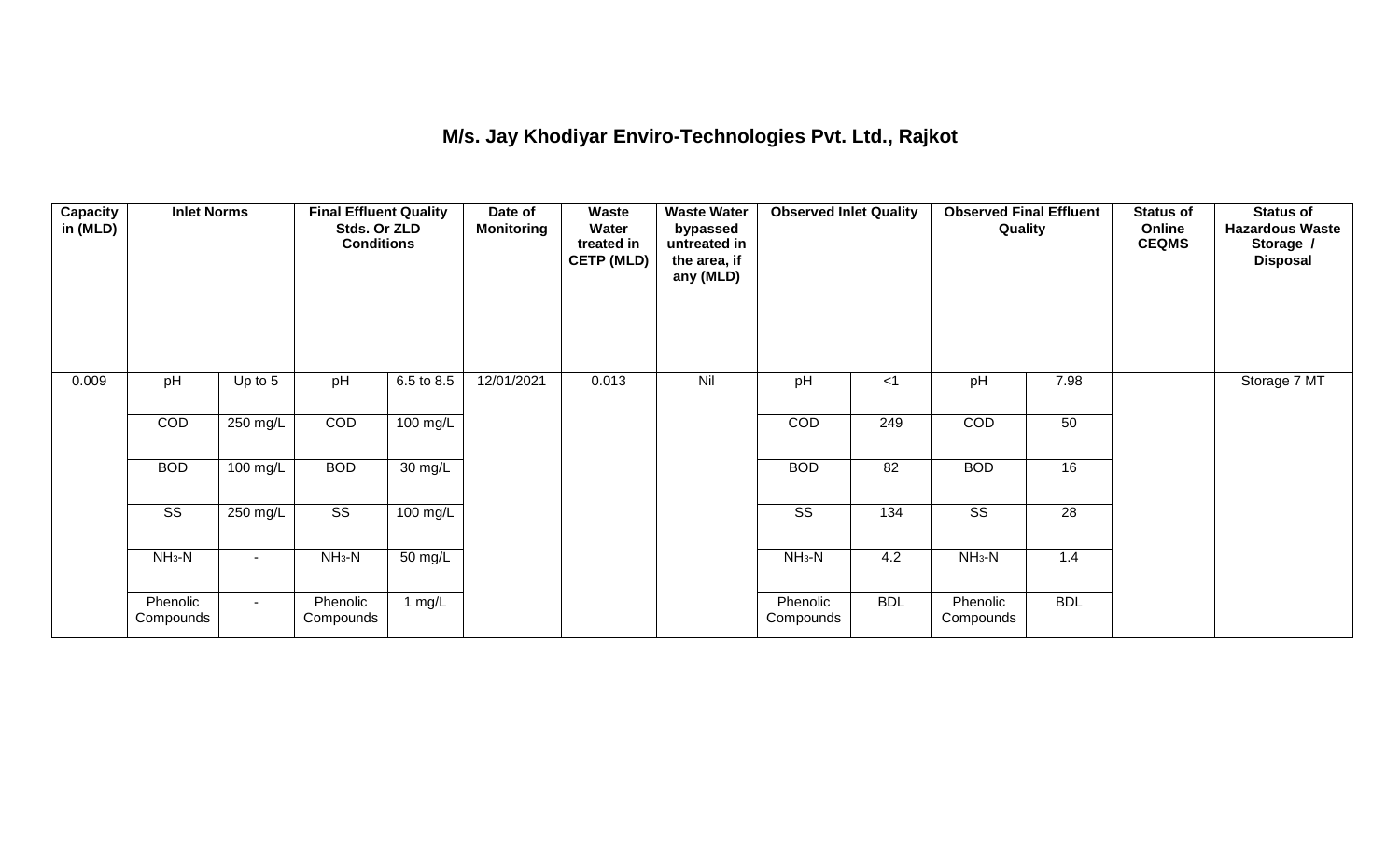#### **M/s. Kalol GIDC Industries Association, Kadi, Gandhinagar**

| Capacity<br>in (MLD) | <b>Inlet Norms</b>     |                    | <b>Final Effluent Quality</b><br>Stds. Or ZLD<br><b>Conditions</b> |                    | Date of<br><b>Monitoring</b> | Waste<br>Water<br>treated in<br><b>CETP</b><br>(MLD) | <b>Waste Water</b><br>bypassed<br>untreated in<br>the area, if<br>any (MLD) | <b>Observed Inlet Quality</b> |        | <b>Observed Final Effluent</b><br>Quality |                  | <b>Status of</b><br>Online<br><b>CEQMS</b> | <b>Status of</b><br><b>Hazardous Waste</b><br>Storage /<br><b>Disposal</b> |
|----------------------|------------------------|--------------------|--------------------------------------------------------------------|--------------------|------------------------------|------------------------------------------------------|-----------------------------------------------------------------------------|-------------------------------|--------|-------------------------------------------|------------------|--------------------------------------------|----------------------------------------------------------------------------|
| 0.04                 | pH                     | 6.5 to 8.5<br>2000 |                                                                    | 6.5 to 8.5         | 02/01/2021                   | 0.35                                                 | Nil                                                                         | pH                            | 7.40   | pH                                        | 7.60             |                                            | Storage 40 MT                                                              |
|                      | COD                    | mg/L               | COD                                                                | 250 mg/L           |                              |                                                      |                                                                             | COD                           | 1313   | COD                                       | <mark>494</mark> |                                            |                                                                            |
|                      | <b>BOD</b>             | 700 mg/L           | <b>BOD</b>                                                         | 100 mg/L           |                              |                                                      |                                                                             | <b>BOD</b>                    | 315    | <b>BOD</b>                                | 84               |                                            |                                                                            |
|                      | $\overline{\text{ss}}$ | $\sim$             | $\overline{\text{ss}}$                                             | $100 \text{ mg/L}$ |                              |                                                      |                                                                             | $\overline{\text{ss}}$        | 198    | $\overline{\text{ss}}$                    | $\overline{22}$  |                                            |                                                                            |
|                      | $NH3-N$                | 50 mg/L            | $NH3-N$                                                            | 50 mg/L            |                              |                                                      |                                                                             | $NH3-N$                       | 10.92  | $NH3-N$                                   | 6.44             |                                            |                                                                            |
|                      | Phenolic<br>Compounds  | $\sim$             | Phenolic<br>Compounds                                              | 1 mg/L             |                              |                                                      |                                                                             | Phenolic<br>Compounds         | $\sim$ | Phenolic<br>Compounds                     | $\sim$           |                                            |                                                                            |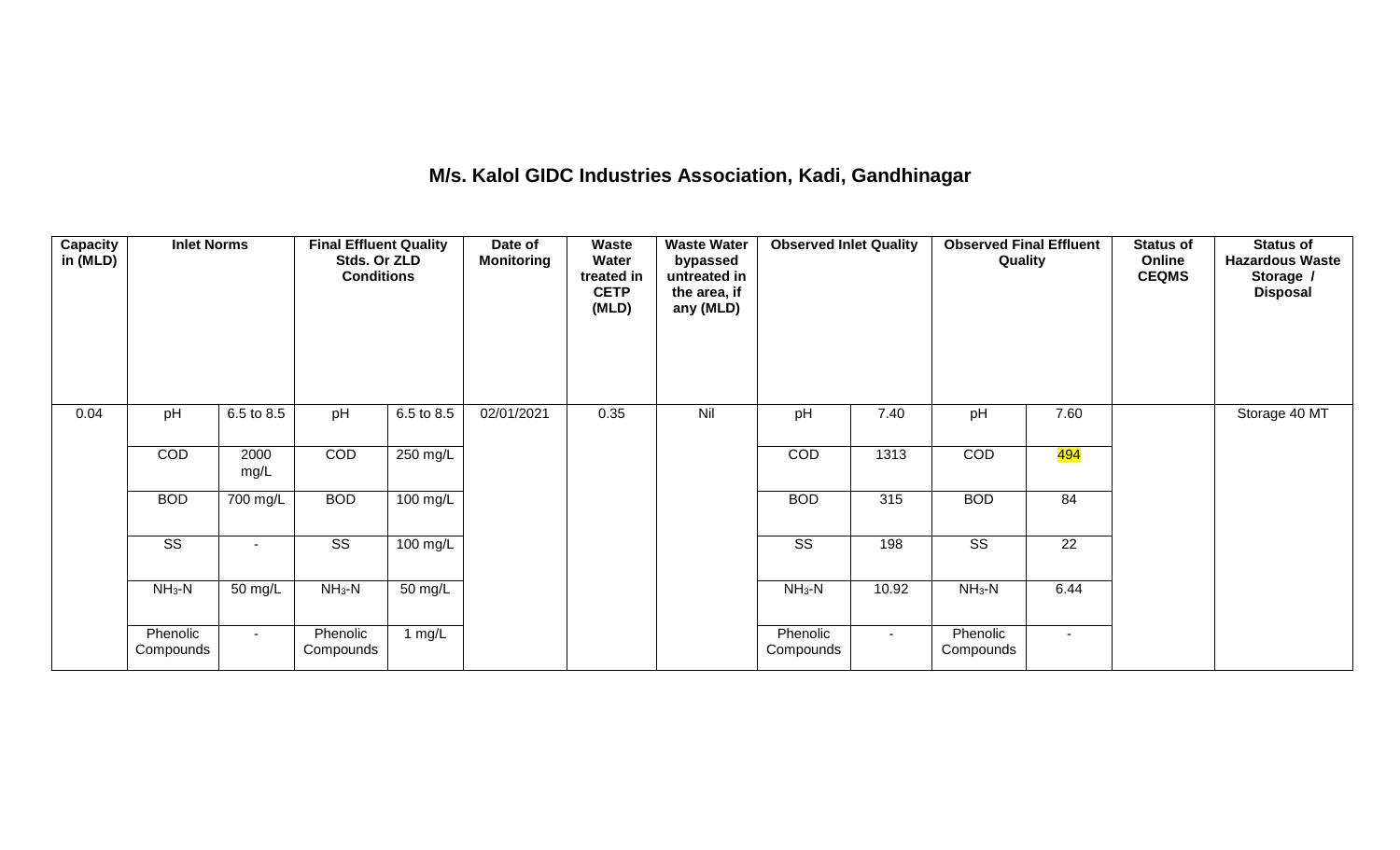#### **M/s. MPSEZ Utilities (P) Limited, Mundra, Kutch**

| Capacity<br>in (MLD) | <b>Inlet Norms</b>          |              | <b>Final Effluent Quality</b><br>Stds. Or ZLD<br><b>Conditions</b> |                    | Date of<br><b>Monitoring</b> | Waste<br>Water<br>treated in<br><b>CETP (MLD)</b> | <b>Waste Water</b><br>bypassed<br>untreated in<br>the area, if<br>any (MLD) | <b>Observed Inlet Quality</b>    |      | <b>Observed Final Effluent</b><br>Quality |      | <b>Status of</b><br>Online<br><b>CEQMS</b> | <b>Status of</b><br><b>Hazardous Waste</b><br>Storage /<br><b>Disposal</b> |
|----------------------|-----------------------------|--------------|--------------------------------------------------------------------|--------------------|------------------------------|---------------------------------------------------|-----------------------------------------------------------------------------|----------------------------------|------|-------------------------------------------|------|--------------------------------------------|----------------------------------------------------------------------------|
| 2.5                  | pH                          | $6.5 - 8.5$  | pH                                                                 | $6.5 - 8.5$        | 01/01/2021                   | 0.15                                              | Nil                                                                         | pH                               | 7.46 | pH                                        | 7.86 | pH, COD,<br>BOD, TSS,                      | $\sim$                                                                     |
|                      | COD                         | 2000<br>mg/L | COD                                                                | $250$ mg/L         |                              |                                                   |                                                                             | COD                              | 155  | COD                                       | 80   | Ammonical<br>Nitrogen                      |                                                                            |
|                      | BOD(3)<br>days at 27°<br>C) | 1000<br>mg/L | BOD(3 days<br>at $27^{\circ}$ C)                                   | $100 \text{ mg/L}$ |                              |                                                   |                                                                             | BOD(3 days<br>at $27^{\circ}$ C) | 48   | BOD(3 days<br>at $27^{\circ}$ C)          | 24   |                                            |                                                                            |
|                      | $\overline{\text{SS}}$      | 800 mg/L     | SS                                                                 | 100 mg/L           |                              |                                                   |                                                                             | SS                               | 110  | SS                                        | 48   |                                            |                                                                            |
|                      | $NH3-N$                     | 50 mg/L      | $NH3-N$                                                            | 50 mg/L            |                              |                                                   |                                                                             | $NH_3-N$                         | 3.36 | $NH3-N$                                   | 3.92 |                                            |                                                                            |
|                      | Phenolic<br>Compounds       | 1 $mg/L$     | Phenolic<br>Compounds                                              | 1 $mg/L$           |                              |                                                   |                                                                             | Phenolic<br>Compounds            | 0.59 | Phenolic<br>Compounds                     | 0.0  |                                            |                                                                            |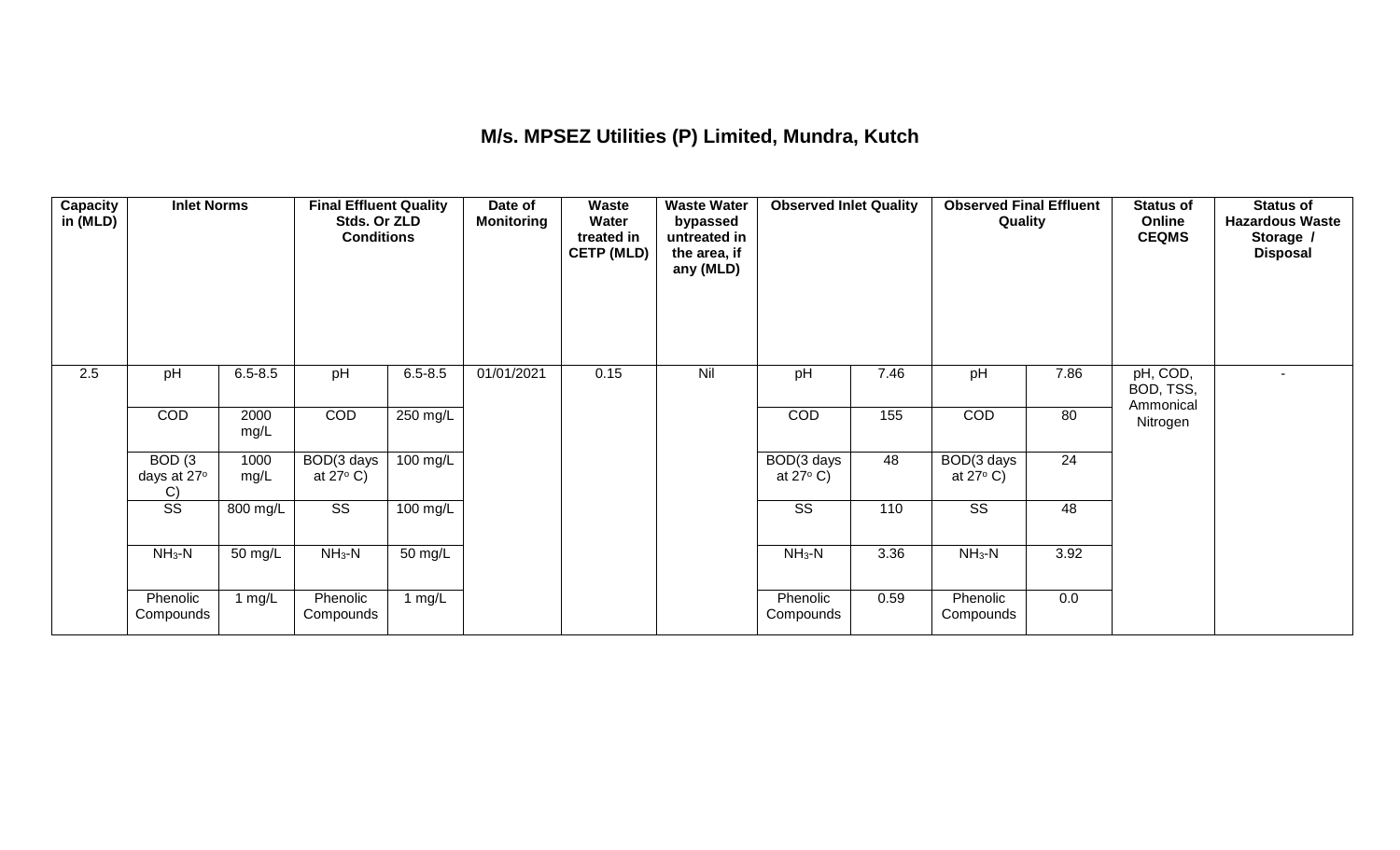#### **M/s CETP of Dahej Industrial Estate**

| <b>Capacity</b><br>in (MLD) | <b>Inlet Norms</b>     |              |                           | <b>Final Effluent Quality</b><br>Stds. Or ZLD<br><b>Conditions</b> | Date of<br><b>Monitoring</b>                  | Waste<br>Water<br>treated in<br><b>CETP (MLD)</b> | <b>Waste Water</b><br>bypassed<br>untreated in<br>the area, if<br>any (MLD) | <b>Observed Inlet Quality</b> |                          | <b>Observed Final Effluent</b><br>Quality |                  | <b>Status of</b><br>Online<br><b>CEQMS</b> | <b>Status of</b><br><b>Hazardous Waste</b><br>Storage /<br><b>Disposal</b> |
|-----------------------------|------------------------|--------------|---------------------------|--------------------------------------------------------------------|-----------------------------------------------|---------------------------------------------------|-----------------------------------------------------------------------------|-------------------------------|--------------------------|-------------------------------------------|------------------|--------------------------------------------|----------------------------------------------------------------------------|
| 40                          | pH                     | $6.5 - 8.5$  | pH                        | $6.5 - 9.0$                                                        | Not inspected<br>for the month<br>of January- | 0.66                                              | Nil                                                                         | pH                            |                          | pH                                        | 7.475            | pH, Flow<br>Meter, TOC,<br>COD, BOD,       |                                                                            |
|                             | COD                    | 3000<br>mg/L | COD                       | 250 mg/L                                                           | 2021                                          |                                                   |                                                                             | COD                           | $\overline{\phantom{a}}$ | <b>COD</b>                                | <mark>519</mark> | <b>TSS</b>                                 |                                                                            |
|                             | <b>BOD</b>             | 1000<br>mg/L | <b>BOD</b>                | $100 \text{ mg/L}$                                                 |                                               |                                                   |                                                                             | <b>BOD</b>                    | ۰                        | <b>BOD</b>                                | 68               |                                            |                                                                            |
|                             | $\overline{\text{SS}}$ | 300 mg/L     | $\overline{\text{SS}}$    | $100 \text{ mg/L}$                                                 |                                               |                                                   |                                                                             | $\overline{\text{SS}}$        | $\overline{\phantom{a}}$ | $\overline{\text{SS}}$                    | 68               |                                            |                                                                            |
|                             | $NH_3-N$               | 150 mg/L     | $NH3-N$                   | $50 \text{ mg/L}$                                                  |                                               |                                                   |                                                                             | $NH3-N$                       | $\blacksquare$           | $NH_3-N$                                  | 84               |                                            |                                                                            |
|                             | Phenolic<br>Compounds  | 3 mg/L       | Phenolic<br>Compoun<br>ds | 5 mg/L                                                             |                                               |                                                   |                                                                             | Phenolic<br>Compounds         | $\blacksquare$           | Phenolic<br>Compounds                     | 9.415            |                                            |                                                                            |